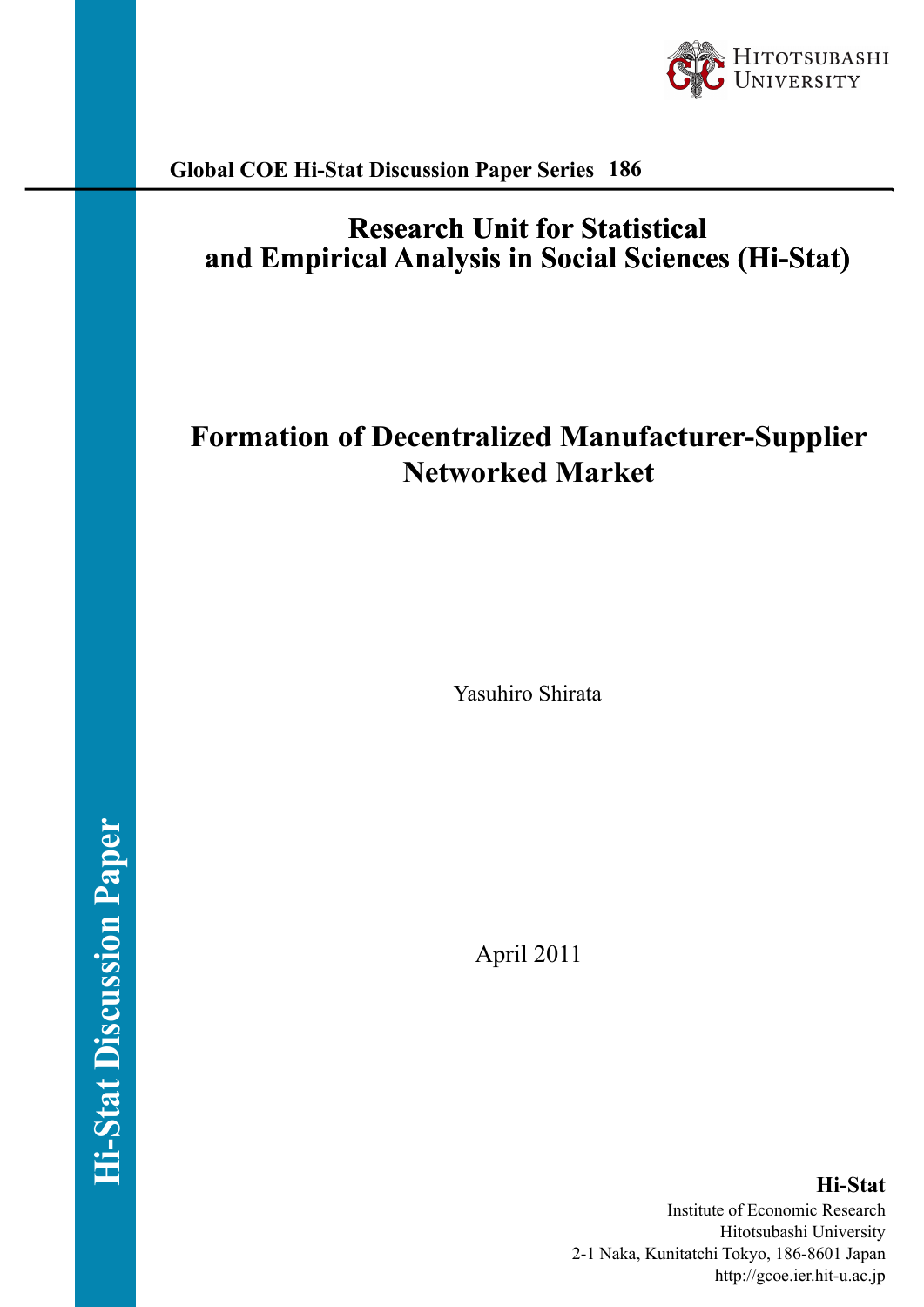## <span id="page-1-0"></span>FORMATION OF DECENTRALIZED MANUFACTURER-SUPPLIER NETWORKED MARKET **Yasuhiro Shirata** †

**April 12, 2011**

#### **Abstract**

This paper studies trading in a two-sided market where firms strategically form a network. In a networked market, manufacturers and suppliers must be connected by links for trading. We show that if no contingent contract is available, then any pairwise Nash stable network is inefficient. Each supplier under-invests in links (a hold-up problem). If a contract contingent on direct links is available and link cost is low, then the under-investment problem solves. Furthermore, the complete network resulting in the Walrasian outcome is uniquely pairwise Nash stable. However, this outcome is also inefficient. A new hold-up problem, over-investment in links, arises.

#### **1 Introduction**

We often observe that firms build bilateral connections only with specific partners. In many industries, upstream firms and downstream firms invest in relation-specific assets such as the Internet, electric power lines, and pipelines to distribute their resources.

Such a bilateral relationship is called a *link*, and a pattern of links between upstream firms and downstream firms is called a *network*. Since each pair of firms must be linked for trading, architecture of networks will play a central role in the networked market. This paper examines whether decentralized trading in a manufacturer-supplier networked market with divisible goods achieves efficient and the competitive trading, comparing to the standard competitive market theory.

Recently, the bueyr-seller networked market has attracted much attention (Corominas-Bosch [\[4\]](#page-16-0), Kranton and Minehart [\[9,](#page-16-1) [10\]](#page-16-2)). For example, Kranton and Minehart [\[10\]](#page-16-2) show that every efficient network is an equilibrium outcome. However, they studies centralized trading. It is assumed that an existence of centralized mechanisms; an auctioneer (Kranton and Minehart [\[10\]](#page-16-2)) and a matchmaker (Corominas-Bosch [\[4\]](#page-16-0)). These social planners can collect all messages and impose any trading using predetermined mechanisms. In a manufacturer-supplier networked market, however, firms

<sup>\*</sup> I am very grateful to Professor Akira Okada for his guidance and encouragement. I also thank Kalyan Chatterjee, Daisuke Oyama, Fumitoshi Moriya, Nozomu Muto, Yasuhiro Arai, and participants in seminars at Hitotsubashi University, SWET 2008, 2010, and 14th DC Conference in Japan for helpful comments. This work is supported by Grant-in-Aid for Japan Society for the Promotion of Science (JSPS) Fellows.

<sup>†</sup>Graduate School of Economics, Hitotsubashi University, 2-1 Naka, Kunitachi, Tokyo, 186-8601, Japan. E-mail: ed081004@g.hit-u.ac.jp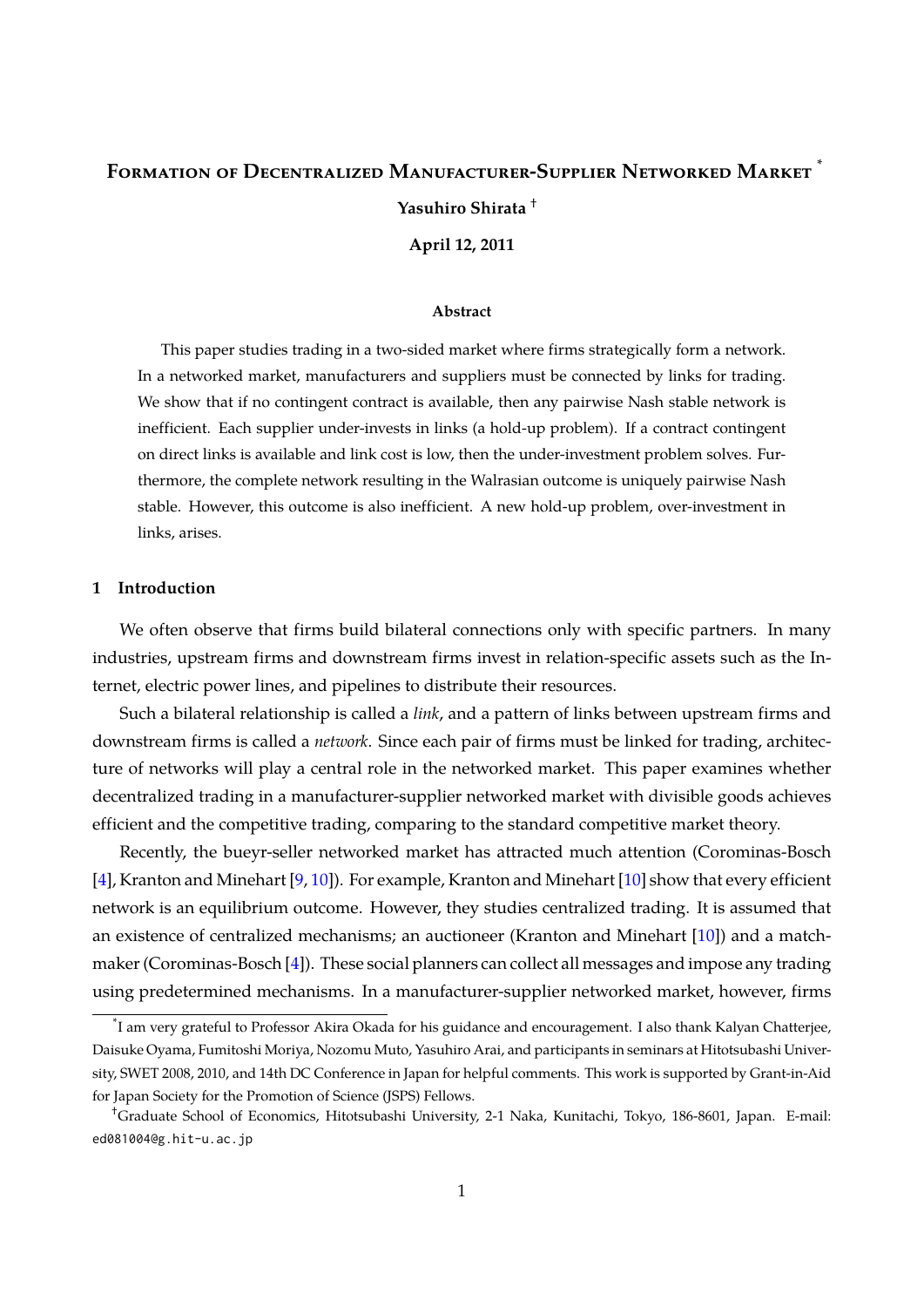<span id="page-2-0"></span>are not anonymous, price-taking, and match-taking. Therefore, no such centralized mechanisms are available, and any trading is decentralized.

One of the seminal studies about the decentralized trading in a non-networked buyer-seller market is Rubinstein and Wolinsky [\[11\]](#page-16-3). They find that the Walrasian equilibrium trading between buyers and sellers is supported by a unique subgame perfect equilibrium if strategies for traders are restricted to stationary strategies. Gale and Sabourian [\[6\]](#page-16-4) extend this result to a market with heterogeneous buyers and sellers. However, these studies cannot apply to the networked market since they assume that any buyer can be paired with any seller through the random matching.

Furthermore, the above studies of buyer-seller market assume unit demands and unit supplies. Each buyer demands one unit of (indivisible) goods and each seller owns one unit of goods. Thus, goods have to be traded through a one-to-one matching. Gale [\[5\]](#page-16-5) points out that in the one-toone matching market, it is difficult to examine whether the results support the competitive market theory since the competitive outcome coincides with the monopolistic outcome.

Comparing to the buyers-seller market, it is natural that goods are traded through a many-tomany matching in a manufacturer-supplier networked market. Each supplier usually sell goods to multi manufacturers, and vice versa. Thus, we assume that divisible goods are traded by multi firms in a manufacturer-supplier networked market.

Therefore, we study decentralized trading in a manufacturer-supplier networked market with divisible goods. Our study focuses on two points to discover how network architecture affects on trading. The first is transaction cost. The competitive market theory assumes any trader can buy or sell goods to any other trader with no transaction cost. Then, the Walrasian equilibrium is always efficient. However, any firm must bear transaction costs to establish links in the networked manufacturer-supplier market. Then, the competitive market mechanism may implement an inefficient allocation (Coase [\[3\]](#page-16-6), Williamson [\[13\]](#page-16-7)). The second is to find a role of side-payment contracts for decentralized trading in the networked market. We compare a case where no side-payment contracts is available with a case where simple side-payment contracts contingent on links are available.

We first analyses a networked market consisting of two heterogeneous manufacturers, two heterogeneous suppliers, and one type of divisible goods. It is a minimal economy where any firm in each side is competitive. It is shown that in this small networked market, any stable outcome is inefficient, regardless of the presence of side-payment contracts. When all firms are symmetric, we further show that the result holds in a large networked market consisting of *n* manufacturers and *n* suppliers ( $n \geq 3$ ). The origin of the inefficiency is an *under-investment* problem if no sidepayment contract is available. In contrast, it is an *over-investment* problem if side-payment contracts are available.

The rest of the paper is organized as follows. Section 2 gives a formal definition of the networked market with divisible goods. Section 3 analyses the networked market by the competitive market theory as a benchmark. We introduce the notions of the competitive market theory into the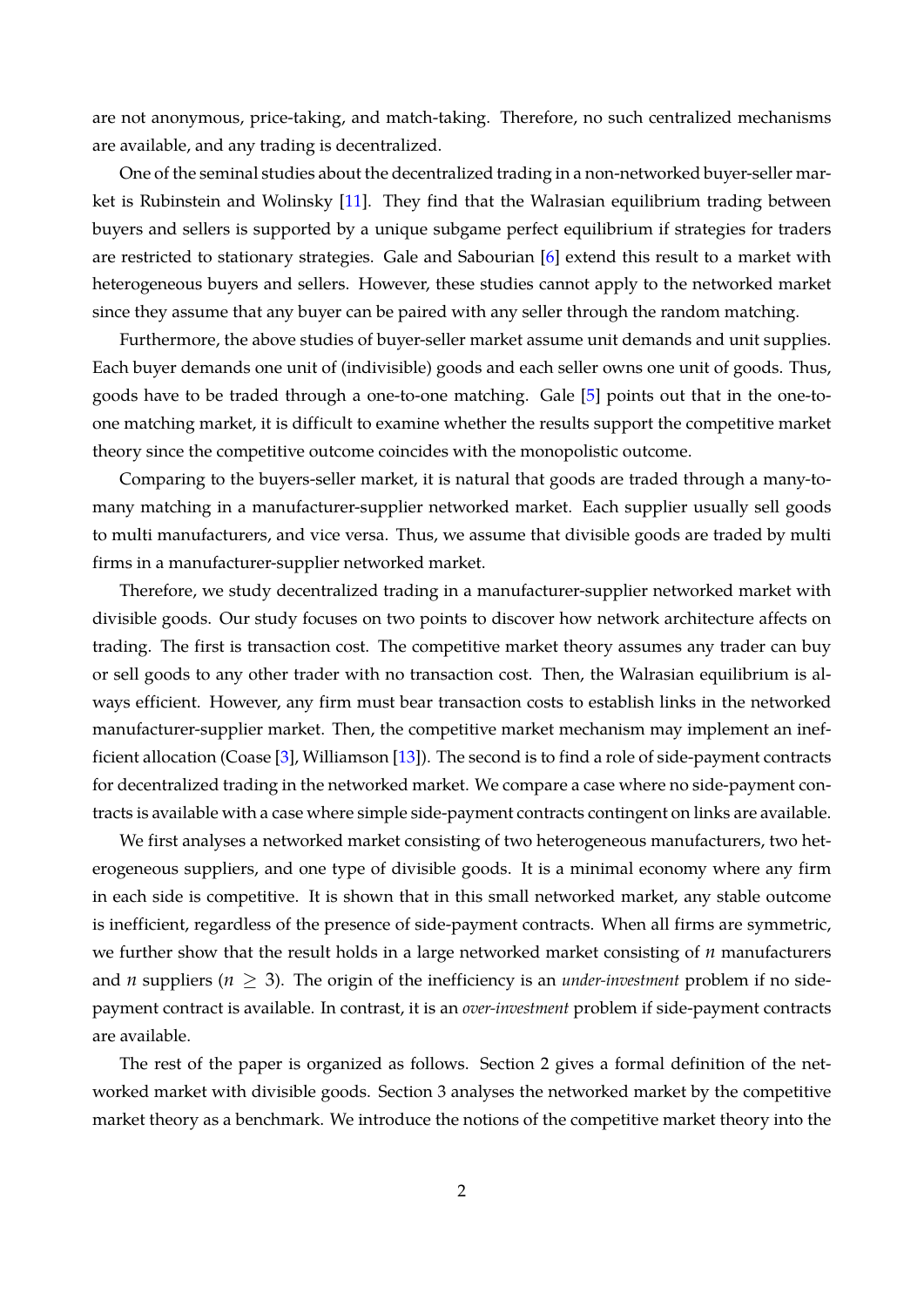networked market; the *g*-competitive equilibrium and the *g*-efficient allocation. We then show a version of the first fundamental theorem of welfare economics, i.e. any *g*-competitive equilibrium allocation is *g*-efficient.

Next, we construct a strategic trading game. The game has two stages, a network formation stage and a bargaining stage. Manufacturers and suppliers establish a network in the first stage and they trade on that network in the second stage. Section 4 constructs the bargaining game on a given network. We show that the unique linear subgame perfect equilibrium allocation is *g*-efficient for all *g*, but it is *g*-competitive if and only if the network is complete. If a supplier links with multi manufacturers then he obtain their surplus, otherwise he obtains no surplus.

Section 5 constructs a network formation game. All firms announce the set of partners with whom they want to link. Bilateral investments of a manufacturer and a supplier in relationshipspecific assets enable them to trade. Thus, any link in networks is established if and only if both a manufacturer and a supplier bilaterally agree to form it. We show that, in this link-announcement game, an empty and a supplier-monopolized network are pairwise Nash stable and any efficient network is not Nash stable.

Section 6 extends the link announcement game. Manufacturers and suppliers often contract with side-payments contingent on their links. Each firm can offer a contingent contract that (s)he pays transfer if a partner agrees with forming a link. When cost of forming a link is low, the complete networked market is pairwise Nash stable in this network formation game with direct transfer. In the complete networked market, however, the stable trading is inefficient since firms over-invest in links.

Section 7 analyses a large economy where there are *n* symmetric manufacturers and *n* symmetric suppliers. We show that any pairwise Nash stable outcome is inefficient in the large market. Section 8 concludes with several remarks.

### **2 Networked Market**

This section introduces a two-sided networked market. There are *n* manufacturers *I* (indexed by  $i = 1, 2, ..., n$ , *n* suppliers *J* (indexed by  $j = 1, 2, ..., n$ ), one type of resources (or intermediate goods)  $x \in \mathbb{R}$ , and money. We assume that their payoff functions are quasi-linear. Each supplier *j* owns his endowment of resources  $\omega_j > 0$ , and has no valuation over resources *x*. Each manufacturer  $i$  has the following profit function  $f^i: \mathbb{R} \to \mathbb{R}$ .<sup>1</sup>

**Assumption 1.** For all  $i \in I$ , profit function  $f^i$  is twice differentiable and

1.1 
$$
f^i(0) = 0
$$
 and  $\frac{df^i}{dx^i}(0) = +\infty$ ,  
1.2  $f^i$  is strictly increasing;  $\frac{df^i}{dx^i} > 0$ , and

<sup>&</sup>lt;sup>1</sup>We can alternatively interpret each manufacturer  $i$  and each supplier  $j$  as a final consumer and a retailer, respectively. In this case*,*  $f^i$  is  $i$ 's utility function.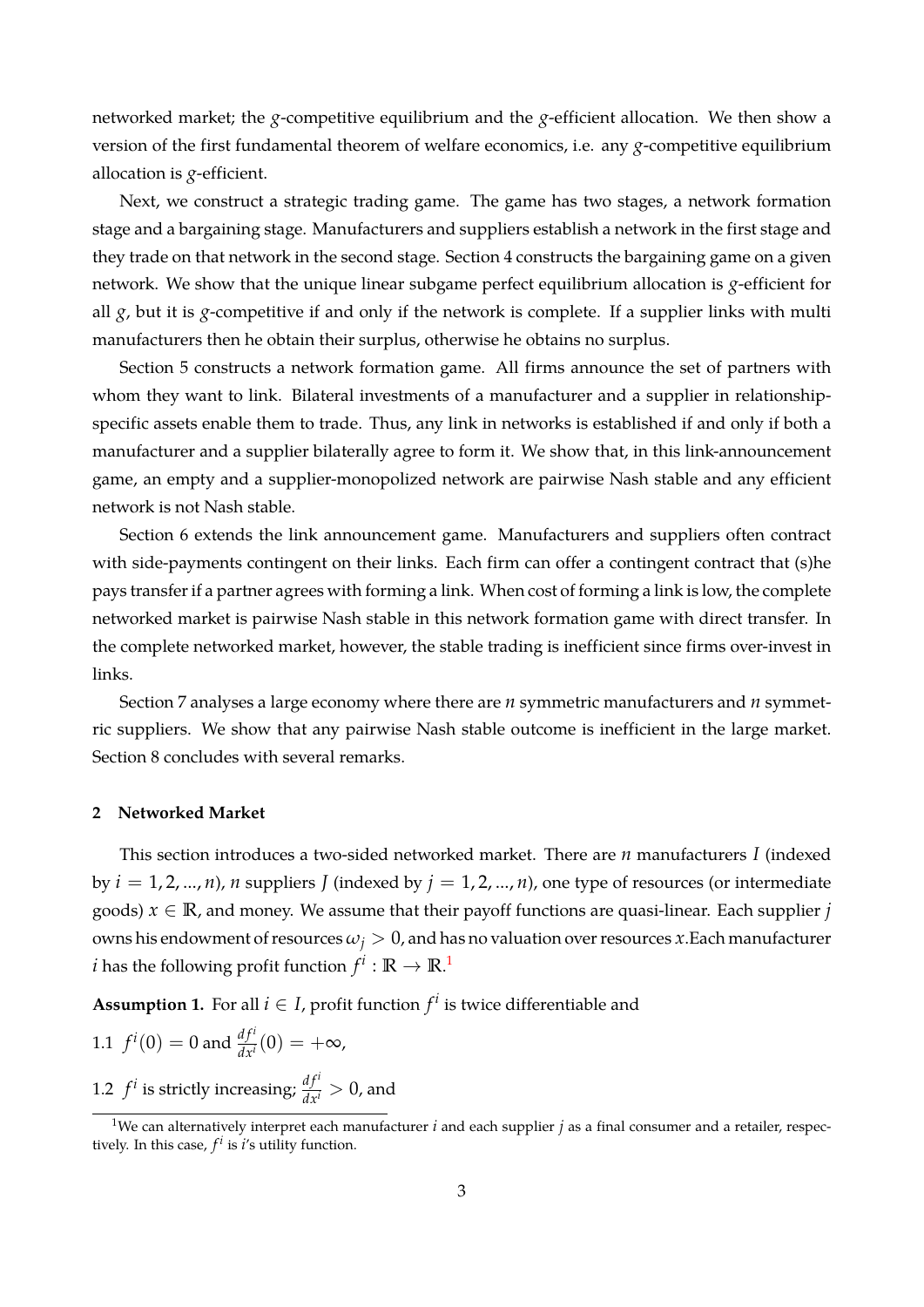

<span id="page-4-0"></span>Figure 1: Feasible architecture of the 2 *×* 2 networked market. Manufacturers are in upper row and suppliers are in lower row.

1.3  $f^i$  is strictly concave;  $\frac{d^2 f^i}{d(x^i)}$  $\frac{d^2f}{d(x^i)^2} < 0.$ 

A networked market is given by  $(f^i,\omega_j,g)_{i\in I,j\in J}.$  Trading in a networked market is restricted by network  $g \subset \{ij\}_{i \in I, i \in I}$  which is a non-directed bipartite graph, where *ij* is a non-directed link between manufacturer *i* and supplier *j*. Figure [1](#page-4-0) illustrates the set of all feasible types of networks *G* when  $n = 2$ . Let  $\eta^i(g)$ ,  $\eta_j(g)$  be the number of links of manufacturer *i*, supplier *j*, and  $L^i(g)$ ,  $L_j(g)$  be the set of agents linked with manufacturer *i*, supplier *j*, respectively. We denote the empty network ( $\sum_{j=1}^s \eta_j(g^e) = 0$ ) by  $g^e$ , and the complete network ( $\eta_j(g^c) = 2$  for all *j*) by  $g^c$ . Each manufacturer *i* can buy resources from supplier *j* if and only if they are linked ( $j \in L^i(g)$ ). In what follows, we abbreviate networked market  $(f^i,\omega_j,g)_{i\in I,j\in J}$  as  $g$  whenever no confusion arises.

### **3 Benchmark:** *g***-Competitive Equilibrium**

This section applies the competitive market mechanism to the networked market. We first define the competitive equilibrium in networked market  $g$ . Let  $p_i^j$  $j^i(g)$  be a price when *i* buys resource from  $j$  in  $g$ , and  $p(g) = (p_1^1)$  $\frac{1}{1}(g)$ ,  $p_2^1$  $\frac{1}{2}(g)$ ,  $p_1^2$  $_{1}^{2}(g)$ , ...,  $p_{n}^{n}(g)$ ).

**Definition 1.** An outcome  $(\tilde{p}(g), \tilde{x}(g))$  is *competitive relative to g* (*g*-competitive) if

- (i) for  $i \in I$ ,  $(\tilde{x}_1^i)$  $f^i_j(g),..., \tilde{x}^i_n(g)) \ \in \ \argmax f^i(\sum_j x^i_j)$  $j^i_j$ ) − ∑ $_j$   $\tilde{p}_j^i$ *j* (*g*)*x i*  $\frac{i}{j}$  subject to  $x_j^i = 0$  for any *ij* ∉ *g*, and
- (ii) for  $j \in J$ ,  $(\tilde{x}_i^1)$  $\tilde{X}_j^1(g)$ , ...,  $\tilde{x}_j^n$  $j^{\mathit{n}}(g)) \in \argmax \sum_{i} \tilde{p}_{j}^{i}$ *j* (*g*)*x i*  $\frac{i}{j}$  subject to  $\sum_i x^i_j \leq \omega_j$  and  $x^i_j = 0$  for any *ij* ∉ *g*.

The *g c* -competitive equilibrium is the *Walrasian equilibrium*.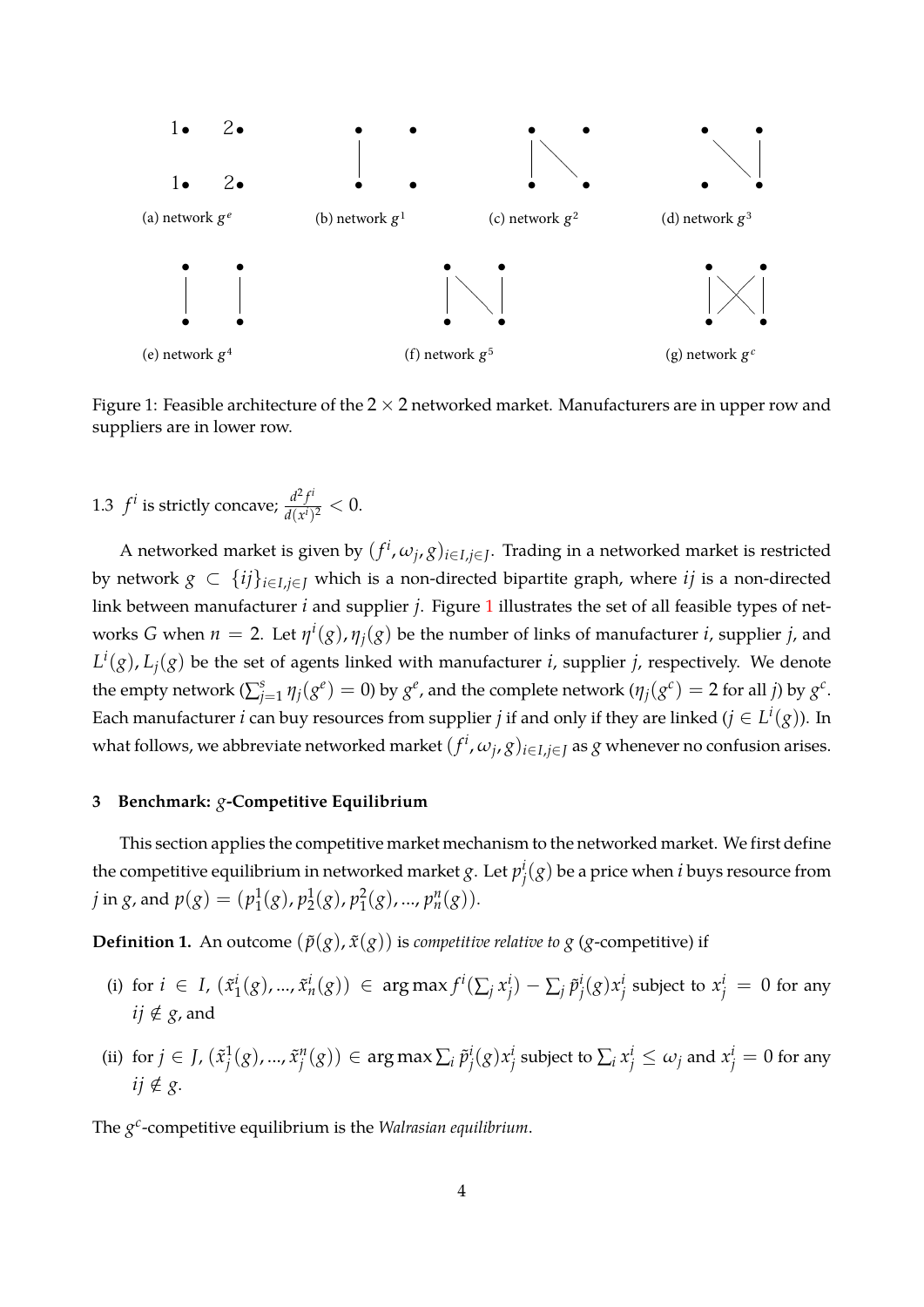We make two remarks. First,  $\tilde{x}^i_j$  $j^i(g)$  can be negative. If  $\tilde{x}^i_j$  $j^i_j(g) < 0$ , manufacturer  $i$  sells resources to supplier *j*. However,  $\sum_j \tilde{x}_j^i$  $f^i_j(g) > 0$  for any *i* with  $\eta^i(g) \geq 1$  and any  $g$  since any *i* has zero endowments. Thus, any manufacturer *i* can sell resources if *i* has more than two links and buy resources from other suppliers.

Second, a non-uniform price vector conditional on links are allowed in *g*. However, any *g*competitive equilibrium  $(\tilde{p}(g), \tilde{x}(g))$  satisfies a uniform price among (directly or indirectly) connected agents. If it does not hold, then there is a firm who can arbitrage.

Let  $\tilde{p}_j(g)$  be the competitive price for agents connected to supplier *j*. Thus,  $\frac{df^i}{dx^i_j}(\sum_k \tilde{x}^i_j)$  $\frac{i}{k}(g)$ ) =  $\tilde{p}_i(g)$  for any  $i \in L_i(g)$ . We next show a version of the first fundamental theorem of welfare economics, i.e. any *g*-competitive equilibrium allocation is constrained efficient for all  $g \in G$ .

**Definition 2.** Let denote a *(Pareto-)efficient allocation relative to*  $g$  ( $g$ -efficient allocation) by  $\hat{x}(g)$  =  $(x_1^1)$  $\frac{1}{1}(g)$ ,  $\hat{x}_2^1$  $\frac{1}{2}(g)$ ,  $\hat{x}_1^2$  $\hat{I}_1^2(g)$ , ...,  $\hat{x}_n^n(g)$ ). It is a solution of the following maximization problem:

$$
\max_{x} \sum_{i \in I} f^i(\sum_j x_j^i)
$$
  
subject to 
$$
\sum_i x_j^i \le \omega_j \text{ for } j \in J,
$$

$$
x_j^i = 0 \text{ for all } ij \notin g.
$$

The solution  $\hat{x}(g)$  is not unique generally. However,  $(\sum_j \hat{x}^1_j)$  $\frac{1}{j}(g)$ , ...,  $\sum_j \hat{x}^n_j$  $j^n_{j}(g)$ ) is unique by concavity of  $f^i$ . We denote the corresponding social welfare for *g* by  $\hat{\Pi}(g) = \sum_i f^i(\hat{x}^i(g))$ . For all  $g$ ,  $g' \in G$ , if  $g \supset g'$  then  $\hat{\Pi}(g) \geq \hat{\Pi}(g').$ 

**Proposition 1.** *Any g-competitive equilibrium allocation is g-efficient.*

*Proof.* For any  $ij \notin g$ ,  $x_i^i$  $\hat{x}^{i}_{j}(g) = 0$ . Thus, if  $L_{j}(g) = \emptyset$ , then  $\tilde{x}_{j}(g) = \hat{x}_{j}(g) = (0,...,0)$  for any  $j \in J$ .

Next, we consider the case where  $L_j(g) \neq \emptyset$ . Then,  $\sum_i \tilde{x}^i_j$  $j^i_j(g) = \omega_j$  by condition (ii). Suppose that there is an allocation *y* that (Pareto-)dominates *g*-competitive equilibrium allocation  $\tilde{x}(g)$ . Then, *y* is infeasible since  $\sum_i y^i_j > \sum_i \tilde{x}^i_j$  $f^i_j(g) = \omega_j$  for some  $j$  by strict monotonicity of  $f^i$ . Therefore, any *g*-competitive equilibrium allocation is *g*-efficient.  $\Box$ 

Next, we define *Consumer Surplus* (CS) and *Producer Surplus* (PS) in the standard manner. For manufacturer  $i \in I$ , CS relative to  $g$  for  $i$  is given by

$$
CS^{i}(g) = f^{i}(\sum_{j} \hat{x}_{j}^{i}(g)) - \sum_{j} \tilde{p}_{j}(g)\hat{x}_{j}^{i}(g),
$$

and for supplier  $j \in J$ , PS relative to  $g$  for  $j$  is given by

$$
PS_j(g) = \tilde{p}_j(g) \sum_i \hat{x}_j^i(g) = \tilde{p}_j(g)\omega_j.
$$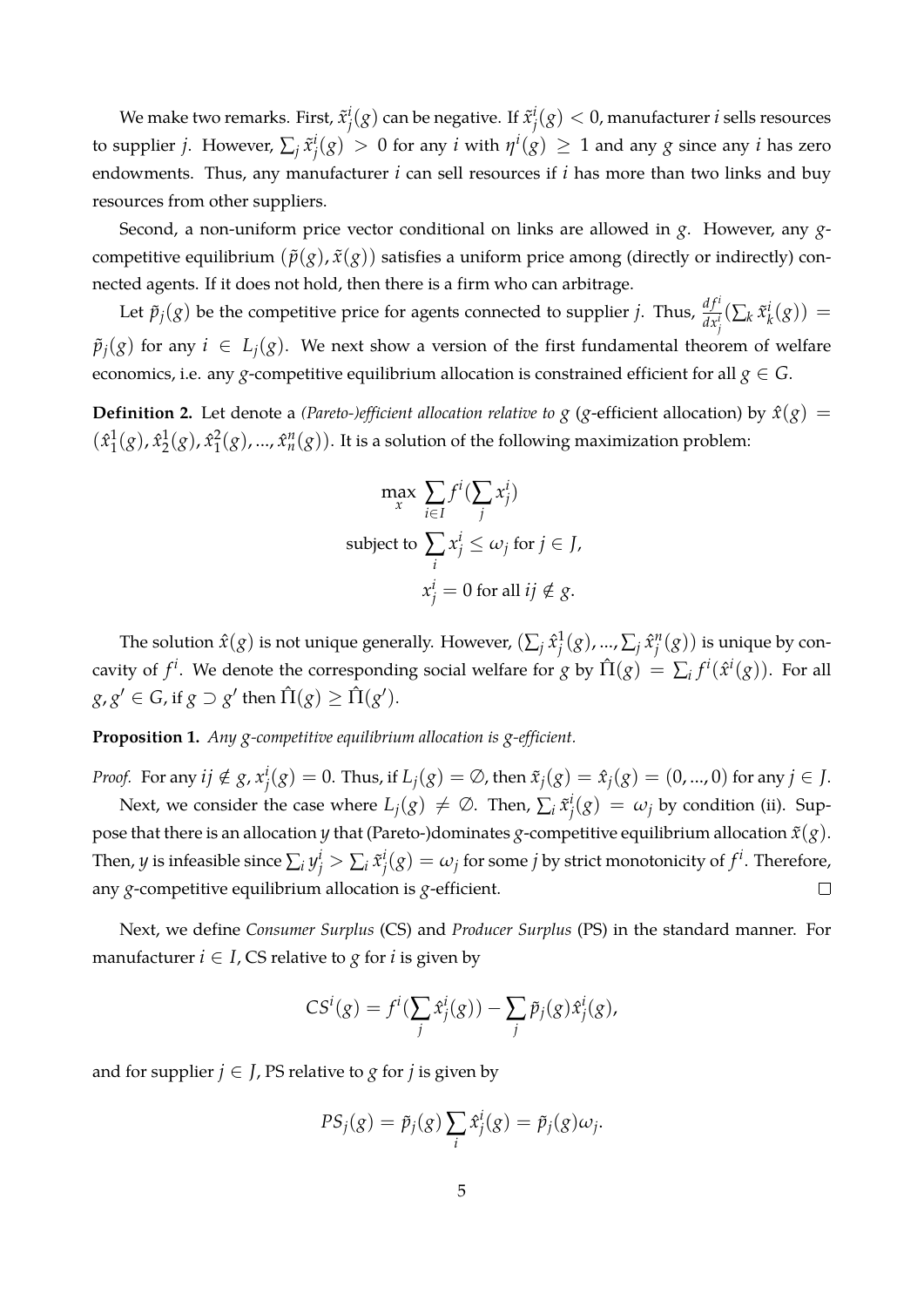In the *g*-competitive equilibrium, each manufacturer *i* obtains *CS<sup>i</sup>* (*g*) and each supplier *j* obtains  $PS_j(g)$ . Note that  $CS^i(g) \,\ge\, CS^i(g \setminus \{ij\})$  for any  $g$  since  $\sum_{l \in J} \hat{x}_l^i$  $\sum_{l}$ (g) ≥  $\sum_{l \in J \setminus \{j\}}$   $\hat{x}_l^i$  $\frac{i}{l}(g \setminus \{ij\})$ , and  $PS_j(g) \geq PS_j(g \setminus \{ij\})$  for any *g* since  $\tilde{p}(g) \geq \tilde{p}(g \setminus \{ij\})$ .

The game proceeds as follows: Manufacturers and suppliers form a trading network in the first stage (*Network formation game*). Then, they allocate resources and money given a network in the second stage (*Bargaining game*). We solve the game by backward induction.

## **4 Bargaining Game in Networked Market**

We first analyses a small networked market with  $n\,=\,2.^2\,$  An economy is a bilateral duopoly, which is a minimal economy where any firm in each side is competitive. The set of feasible architecture of networks is given in Figure 1. For *g ∈ G \ { g* <sup>4</sup> *}*, the *g*-competitive price is uniform and unique among all connected firms, given by  $\tilde{p}(g)$ . Thus,  $\tilde{p}(g) = \frac{df^i}{dx^i_j}(\sum_k \tilde{x}^i_j)$  $i_k^i(g)$ ) for *i*, *j* = 1, 2.

**Protocol** First, we formulate a bargaining protocol after network *g* is formed. Given a network *g ∈ G*, each manufacturer *i* proposes a payment schedule to supplier *j* with *j ∈ L i* (*g*) contingent on an allotment from  $j$  to  $i$ ,  $x_j^i$ *j* . A bargaining protocol is given by the following non-linear price competition:

Step 1: Every manufacturer *i* bids payment schedule *t i j* (*x i j*) to supplier *j* for all *j* ∈  $L$ <sup>*i*</sup>(*g*).

Step 2: Given a schedule profile, supplier  $j$  allocate its endowment to manufacturers  $x_j(t)=(x_j^1)$  $\frac{1}{j}(t)$ ,  $x_j^2$  $_{j}^{2}(t)).$ An allocation  $x_j(t)$  is feasible if  $\sum_i x_j^i$  $j^{i}(t) \leq \omega_{j}$ , and  $x^{i}_{j}$  $j<sup>i</sup>(t) ≡ 0$  for all  $i \notin L_j(g)$ .

In Step 2, independently of the other supplier, given  $g$  and  $(t_i^1)$  $\frac{1}{j}$ ,  $t_j^2$ *j* ), each supplier *j* maximizes his payoff function

$$
\Pi_j(x_j^1, x_j^2) = \sum_{i \in I} t_j^i(x_j^i(t)).
$$
\n(1)

Let  $x_i^*$  $j^{*}(t) = (x_j^{1*})$ *j* (*t*), *x* 2*∗*  $\mathcal{G}^{\ast}_{j}(t)) \in \argmax \Pi_{j}(x_{j}^{1})$  $\frac{1}{j}$ ,  $x_j^2$  $j^2$ ). Then, a payoff function for manufacturer *i* is given by

$$
\Pi^{i}(t) = f^{i}(x_{1}^{i*}(t) + x_{2}^{i*}(t)) - \sum_{j \in J} t_{j}^{i}(x_{j}^{i*}(t)).
$$
\n(2)

**Linear bidding and Equilibrium** We focus on *linear subgame perfect equilibria* (linear SPEs), whereas the strategy space includes all non-linear bidding. A linear bidding strategy is defined as follows:

**Definition 3** (Linear Bidding)**.** A payment schedule from *i* to *j*, *t i j* (*x i j* ), is *linear* if *t i j* (*x i*  $j$ <sup>*i*</sup>) satisfies for

<sup>2</sup>Let *−i* and *−j* be a manufacturer who is not *i* and a supplier who is not *j*, respectively.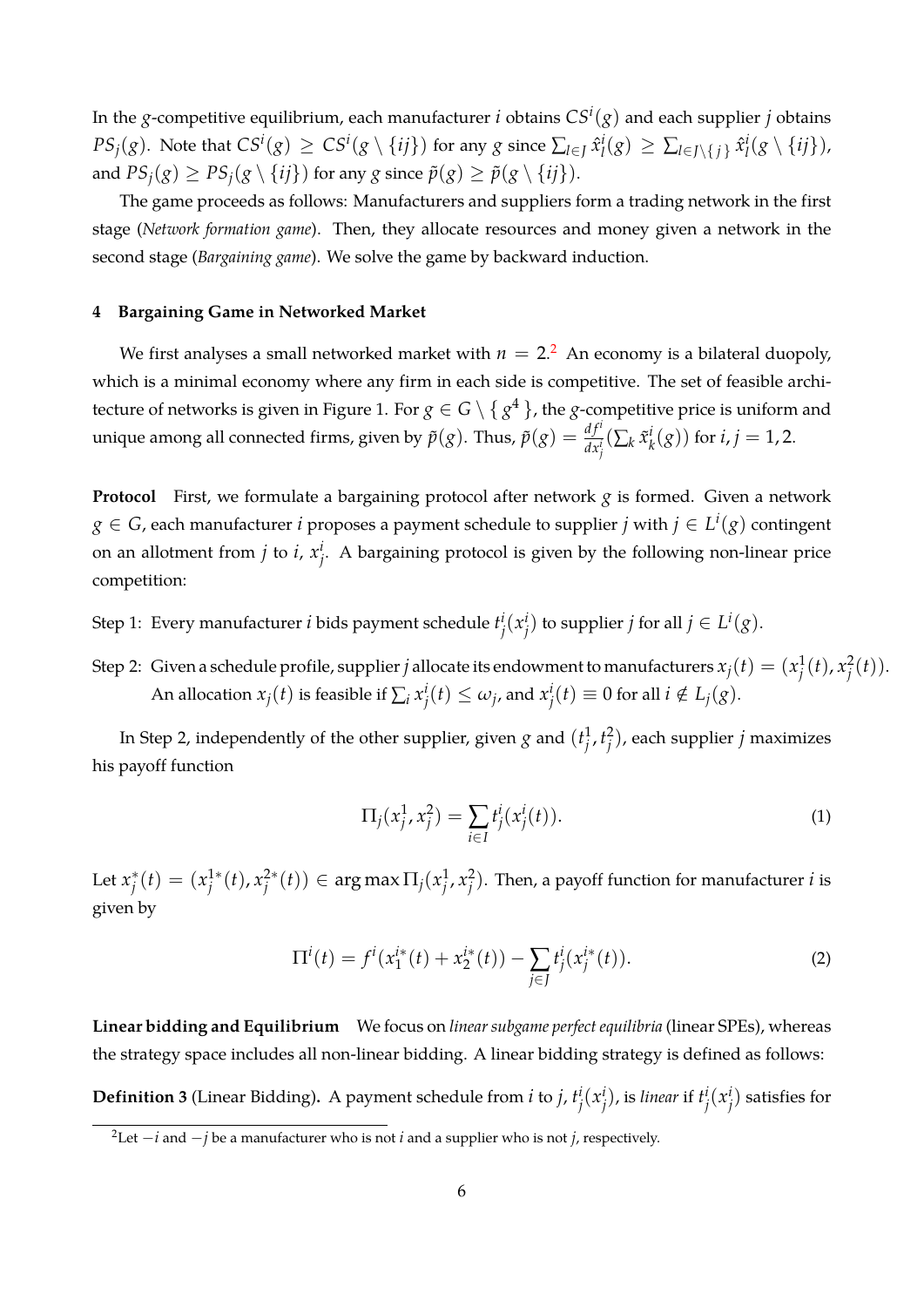price *p i j* ,

$$
t^i_j(x^i_j) = p^i_j x^i_j.
$$

A strategy for manufacturer *i* is *linear bidding* strategy if *t i j* (*x i j*) is linear for all  $j ∈ L<sup>i</sup>(g)$ , and a strategy profile is a linear SPE if the profile is a SPE in which all manufacturers adopt linear bidding strategies.

The linear SPEs are characterized as follows.

<span id="page-7-0"></span>**Proposition 2.** For each  $g \in G$ , there exists a linear SPE with price vector  $p^*$  such that for all *i*,

$$
p_j^{i*}(g) = \begin{cases} 0 & \text{if } \eta_j(g) = 0, 1 \\ \tilde{p}(g) & \text{if } \eta_j(g) = 2. \end{cases}
$$

*The corresponding linear SPE payoff vector* Π*<sup>∗</sup>* (*g*) *is given by for all i,*

$$
\Pi^{1*}(g) = CS^{i}(g) + \sum_{j \in L^{i}(g), \eta_{j}(g) = 1} PS_{j}(g)
$$

*and for all j,*

$$
\Pi_j^*(g) = \begin{cases} 0 & \text{if } \eta_j = 0, 1 \\ PS_j(g) & \text{if } \eta_j = 2. \end{cases}
$$

*Proof.* When  $\eta_j(g) \leq 1$  for all *j* (i.e.  $g \in \{g^1, g^2, g^4\}$  ), the bargaining game is the standard ultimatum bargaining. Thus, *p i∗*  $j^{i*}(g) = 0$ . Each supplier  $j$  allocates all endowments to the linked manufacturer, and each manufacturer obtains all profits in any linear SPE.

We then show that for any *g* and any supplier *j* with  $\eta_j(g) = 2$ ,  $p_j^{1*}$  $j^{1*}(g) = p_j^{2*}$  $j^{2*}(g)$  in any linear SPE. Suppose *p* 1*∗*  $j^{1*}(g) > p_j^{2*}$  $\frac{2^*}{j}(g)$ . Then, manufacturer 1 can deviates to decrease  $p^1_j$  $j^1(g) =$ *p* 1*∗*  $j$ <sup>1\*</sup> $(g)$  −  $\epsilon$  for sufficiently small  $\epsilon > 0$ .

When  $g^3$  is given*,* there are two manufacturers and one supplier in the market. Consider a linear bidding strategy profile  $t_2^* = (t_2^{1*})$ 2 , *t* 2*∗*  $2^{(2)}$  such that for any manufacturer  $i = 1, 2,$ 

$$
p_2^{i*} = \tilde{p}(g^3) = \frac{df^i}{dx^i}(\hat{x}^i(g^3)),
$$

and supplier 2 chooses  $x_2^* = (\tilde{x}_2^1)$  $\frac{1}{2}(g^3)$ ,  $\tilde{x}_2^2$  $2^2(g^3)$ ). In this profile,  $(\tilde{x}_2^1)$  $\tilde{x}_2^1(g^3)$ ,  $\tilde{x}_2^2$  $(\frac{2}{2}(g^3))$ ,  $(\omega_2, 0)$ , and  $(0, \omega_2)$  are best replies for supplier 2. If manufacturer 1 deviates to  $p_2^{1*} + \epsilon$  then supplier 2 chooses  $(x_2^1)$  $\frac{1}{2}$ ,  $x_2^2$  $\left( \frac{2}{2} \right) = (\omega_2, 0)$  and deviates to  $p_2^{1*} - \epsilon$  then supplier 2 chooses  $\left( x_2^{1*} \right)$  $\frac{1}{2}$ ,  $x_2^2$  $\binom{2}{2} = (0, \omega_2)$  for any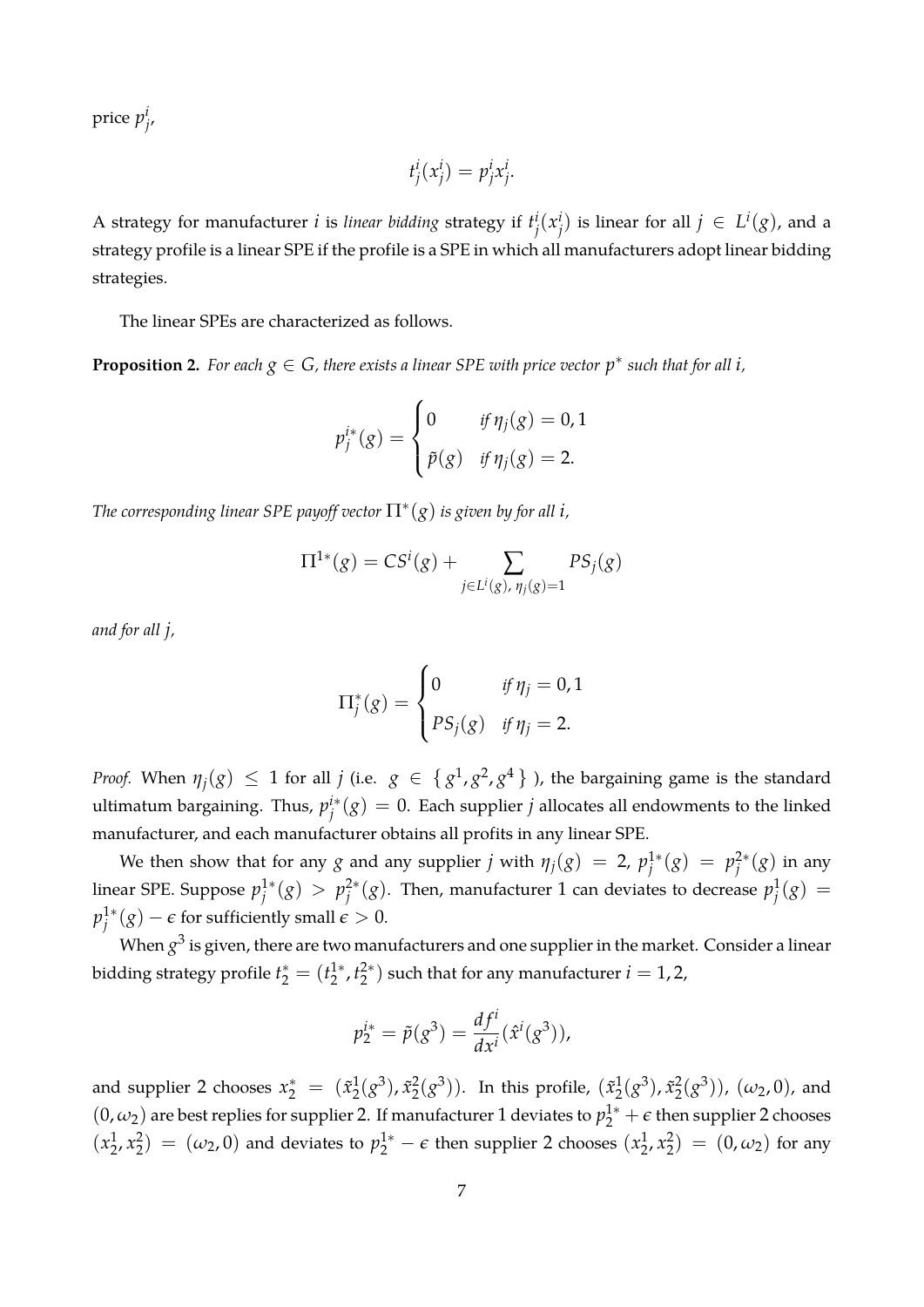$\epsilon > 0$ . Both are not profitable since  $(p_2^{1*})$  $x_2^{1*}$ ,  $x_2^{1*}$  $\binom{1}{2} = (\tilde{p}_2^1)$  $\frac{1}{2}(g^3)$ ,  $\tilde{x}_2^1$  $2^1(2^3)$ ). Thus, this strategy profile constitutes a SPE, and the corresponding SPE payoff vector is  $\Pi^*(g^3)$ .

When  $g^5$  is given*,* there are two manufacturers and two suppliers in the market. Consider an linear strategy profile ((*t* 1*∗*  $1^*$ ,  $t_2^{1*}$ 2 ), *t* 2*∗*  $2^{(2*)}$  such that for manufacturer 1,

$$
p_1^{1*} = 0
$$
  

$$
p_2^{1*} = \tilde{p}(g^5) = \frac{df^1}{dx^1}(\tilde{x}^1(g^5))
$$

and for manufacturer 2,

$$
p_2^{2*} = \tilde{p}(g^5) = \frac{df^2}{dx^2}(\tilde{x}^2(g^5)).
$$

Linear bidding *t* 1*∗*  $x_1^{1*}(x_1^1)$  $\binom{1}{1}$  is optimal by  $L_1(g^5) = \{1\}$ , and  $(t_2^{1*})$  $t_2^{1*}$ ,  $t_2^{2*}$  $2^2$ <sup>2</sup> constitutes a linear SPE since it is a linear SPE of  $g^3$  given  $x_1^1 = \omega_1$  . Hence, this profile constitutes a linear SPE and generates a payoff vector  $\Pi^*(g^5)$ .

When  $g^c$  is given, consider a linear strategy profile  $((t_1^{1*})^T)$  $i_1^{1*}, i_2^{1*}$ 2 ),(*t* 2*∗*  $t_1^{2*}$ ,  $t_2^{2*}$  $\binom{2}{2}$ ) such that for manufacturer  $i = 1, 2$  and supplier  $j = 1, 2$ ,

$$
p_j^{i*} = \tilde{p}(g^c) = \frac{df^i}{dx^i}(\tilde{x}^i(g^c)),
$$

and  $(x_i^1)$  $\frac{1}{j}(t^*)$ ,  $x_j^2$  $j^2(t^*)$ ) = ( $\tilde{x}_j^1$  $^1_j(g^c)$ ,  $\tilde{x}^2_j$  $j^2(g^c)$ ) for supplier  $j=1,2.$  In this profile,  $(\tilde{x}^1_j)$  $\tilde{J}^1_2(g^c)$  ,  $\tilde{x}^2_j$  $_{j}^{2}(g^{c}))$  is a best reply for all  $j$  and each supplier  $j$  is indifferent to choose  $(\tilde{x}^1_i)$  $^1_j(g^c)$ ,  $\tilde{x}^2_j$  $\frac{2}{j}(g^c)$ ),  $(0, \omega_j)$ , and  $(\omega_j, 0)$ . Thus, this strategy profile constitutes a linear SPE and generates a payoff vector  $\Pi^*(g^c)$ .  $\Box$ 

The above linear SPE is not a unique SPE, but the unique linear SPE.

**Proposition 3.**  $(p^*, x^*)$  *is the unique linear SPE.* 

*Proof.* Obviously, if  $\eta_j(g) = 1$ , then  $p_j^{i*} = 0$  and  $x_j^{i*} = \omega_j$  for all *i*, *j* in any linear SPE. Thus, when  $g^1$ ,  $g^2$ , or  $g^4$  is given, there is a unique SPE.

Consider any *j* with  $\eta_j(g) = 2$ . Then, since  $g \in \{g^3, g^5, g^c\}$ ,  $p_j^*$  $j^*(g) = \tilde{p}(g)$ . Suppose that there is a linear SPE  $t = (p(g), x(g))$  with  $p_i^1$  $j^1(g) = p_j^2$  $j^2_j(g) > \tilde{p}(g)$  for some  $g$  and  $j$ . Consider a non-linear bidding  $\bar{t}^i_j$  $j^i_j$  such that for some pair  $(\bar{p}^i_j)$ *j* , *y*¯ *i j* ),

$$
\bar{t}^i_j(x^i_j) = \begin{cases} \bar{p}^i_j x^i_j & \text{if } x^i_j \leq \bar{y}^i_j \\ \bar{p}^i_j \bar{y}^i_j & \text{if } x^i_j > \bar{y}^i_j. \end{cases}
$$

By  $\omega_j = \sum_i x_i^i$  $j^i(g) = \sum_i \tilde{x}^i_j$  $j^{i}(g)$ , we obtain  $x^{i*}$ <sub>*j*</sub>  $j^{i*}(t) \geq \tilde{x}_j^i$  $j^i(g)$  for some *i*. Since  $p^i_j$  $\tilde{p}^{i}_{j}(g) > \tilde{p}(g)$ , it is profitable for such manufacturer  $i$  to deviate  $\bar{t}^i_j$  with  $(\bar{p}^i_j)$ *j* , *y*¯ *i*  $j^{i}) = (p_{j}^{i})$ *j* (*g*), *x i j* (*g*) *− ϵ*) for some *ϵ >* 0.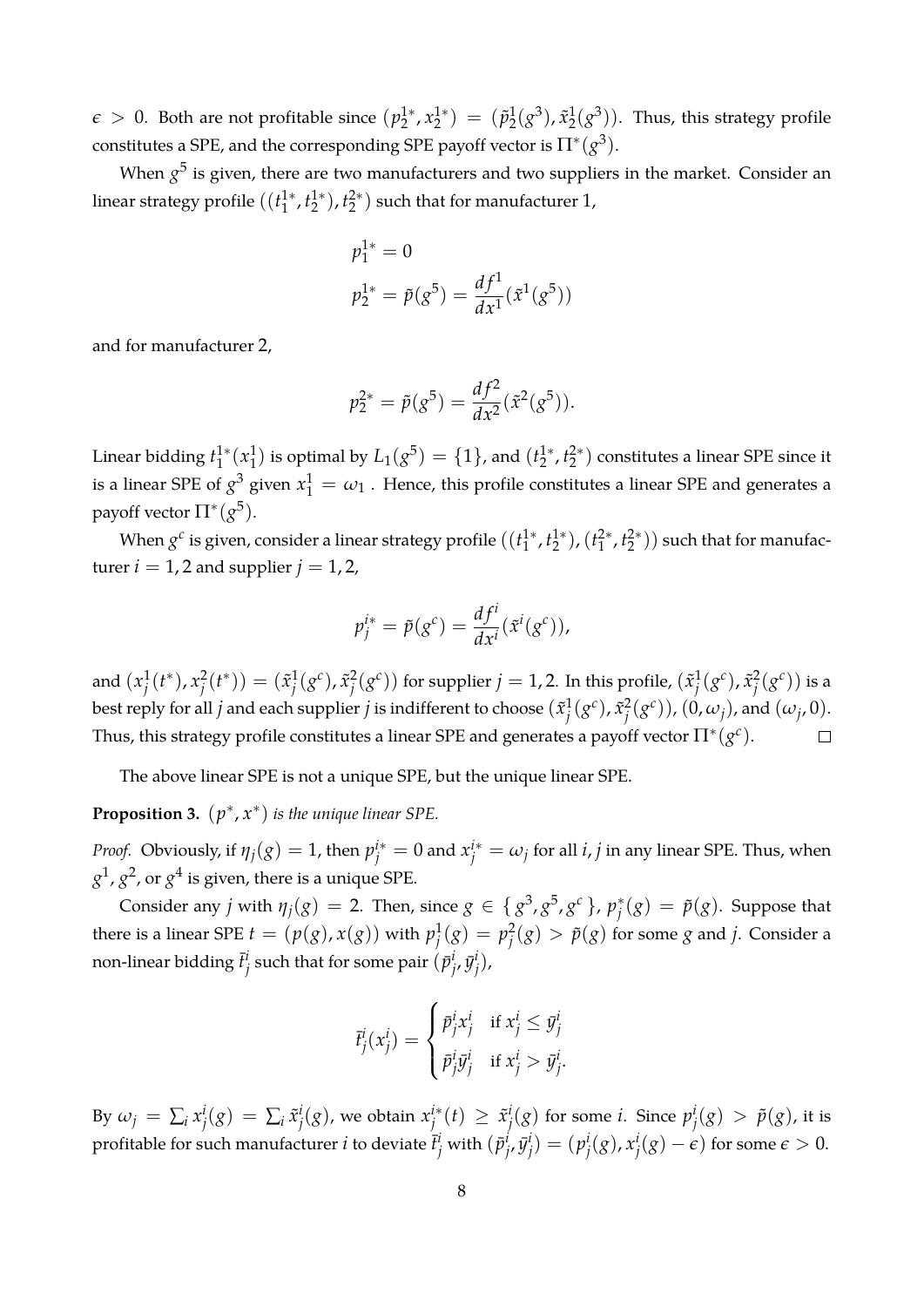Next, suppose that there is a linear SPE  $t = (p(g), x(g))$  with  $p_i^1$  $j^1(g) = p_j^2$  $\frac{2}{j}(g) < \tilde{p}(g)$  for some *g* and some *j*. Since  $\tilde{p}(g) > p_i^i$  $j^i(g)$  for some  $i$ , it is profitable for such  $i$  to deviate a non-linear schedule  $\bar{t}^i_j$  with  $\bar{p}^i_j = p^i_j + \epsilon$  and  $\bar{y}^i_j$  $\frac{d}{dt}$  such that  $\frac{df^{i}}{dx^{i}}( \bar{y}^{i}_{j} + x^{i}_{-j}(g)) = \bar{p}^{i}_{j}$ *j*. Therefore,  $p_j^{i*} = \frac{df^i}{dx^i}$  $\frac{df'}{dx'}(\tilde{x}^i(g))$ for all *j* with  $L_i(g) = \{1, 2\}$  in any linear SPE.

Suppose that  $(x_i^1^*$ *j* (*t*), *x* 2*∗*  $j^{2*}(t)) \neq (\tilde{x}_j^1)$  $^1_j(g)$ ,  $\tilde{x}^2_j$  $\mathcal{L}^2_j(g)$ ). Then, there is a manufacturer with  $x^{i*}_j$ *j* (*t*) *> j* (*g*). Hence, *x ∗*  $\tilde{x}^i_i$  $j^i(g)$ . For such manufacturer *i*, it is a profitable to deviate  $\bar{t}^i_j$  with  $\bar{y}^i_j = \tilde{x}^i_j$  $j^{*}(t) =$  $(\tilde{x}_i^1)$  $^1_j(g)$ ,  $\tilde{x}^2_j$  $\frac{2}{j}(g)$ ) in any linear SPE. П

By Proposition 2 and 3, we obtain the following corollaries, straightforwardly.

**Corollary 1.** *The linear SPE allocation*  $x^*(g)$  *is*  $g$ -efficient for all  $g \in G$ *.* 

**Corollary 2.** *The linear SPE*  $(p^*(g), x^*(g))$  *is g-competitive if and only if*  $g = g^c$ *.* 

When  $g^c$  is given, the set of feasible trading is the same as the set of feasible allocation in the nonnetworked market since all manufacturers can trade with all suppliers. In addition, manufacturers and suppliers are competitive since any manufacturer and any supplier have two links. Thus, the equilibrium allocation coincides with the Walrasian allocation. For any  $g \in G \setminus \{g^c\}$ , however, there always exists a supplier who has only one link. That supplier sells resources at price 0 in the linear SPE. Thus, the linear SPE is not *g*-competitive.

## **5 Formation of Networked Market**

We have studied trading in the bargaining stage (the subgame after a network is formed). Next, we study a network formation game. We first introduce transaction cost to form links. Let  $l^i(\overline{g})$  and  $l_i(g)$  denote cost functions to form network *g* for manufacturer *i* and supplier *j* respectively.

**Assumption 2.** Each link cost function  $l^i$  and  $l_j$  satisfy the following for all  $i \in I$  and  $j \in J$ :

2.1 
$$
l^i(g) = l\eta^i(g)
$$
 and  $l_j(g) = l\eta_j(g)$ , where  $l > 0$  is a constant.

2.2 
$$
CS^i(g) - l\eta^i(g) > 0
$$
 if  $L^i(g) \neq \emptyset$  and  $PS_j(g) - l\eta_j(g) > 0$  if  $L_j(g) \neq \emptyset$  for all  $g$ .

2.3  $SW(g^5) > \max\set{SW(g^2), SW(g^3)}.$ 

Assumption 2.1 is the standard linearity assumption of link cost function. Each link *ij* is formed at strictly positive cost *l* for both manufacturer*i* and supplier *j*. By Assumption 2.2, the *g*-competitive allocation is more profitable than no trading for any firms and any network. This assumption implies that  $SW(g^e) < SW(g^1) < SW(g^4).$  Assumption 2.3 implies that  $g$  is inefficient when there is an agent who does not participate the networked market.

Then, we define a social welfare function as

$$
SW(g) = \sum_{i} [\Pi^{i*}(g) - l\eta^{i}(g)] + \sum_{j} [\Pi^{*}_{j}(g) - l\eta_{j}(g)].
$$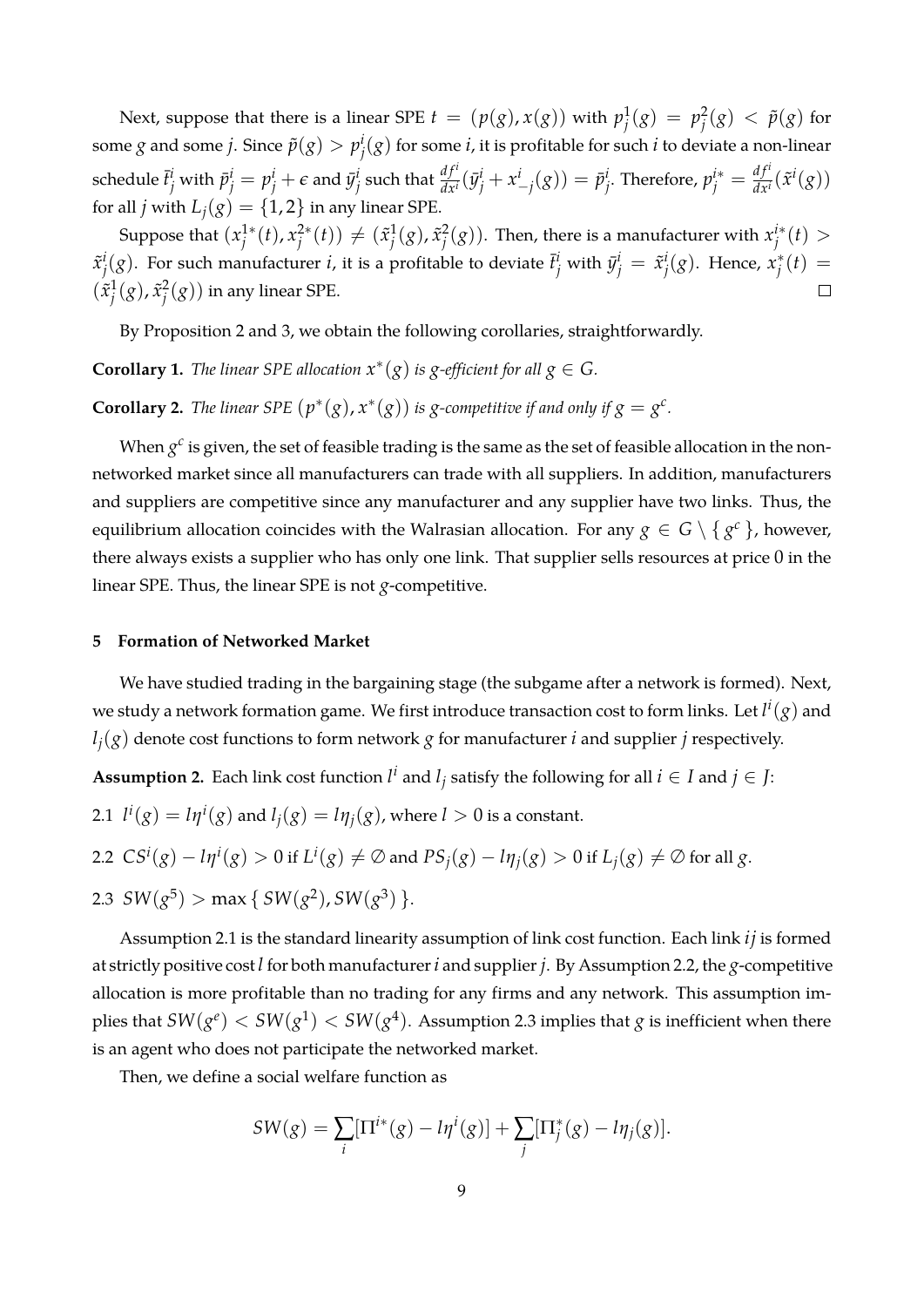<span id="page-10-1"></span>The efficient network is  $\hat{g} \in \arg \max_{g} SW(g)$ , and the efficient allocation of resources is  $\hat{x}(\hat{g})$ .

If  $g = g^c$ , then there is an efficient allocation  $\hat{x}(g^c)$  such that there is at least one link *ij* with  $\hat{x}^i_i$  $\hat{g}^i(s^c) = 0.$  Thus, at least one type of  $g^5$  satisfies  $\hat{x}^i_j$  $j^i(g^c) = \hat{x}^i_j$  $j^i(g^5)$  for any link  $ij\in g^c$ . For such  $g^5$ ,  $SW(g^c) < SW(g^5)$ . Therefore, for any economy  $(f^1, f^2, \omega_1, \omega_2)$ ,

<span id="page-10-0"></span>
$$
\hat{g} \in \{g^4, g^5\}.\tag{3}
$$

In particular, if all manufacturers and suppliers are symmetric  $(f^1 = f^2$  and  $\omega_1 = \omega_2$ ), then  $g^4 = \hat{g}$ .

## **5.1 Link-Announcement Game**

We adopt the link-announcement game (Jackson [\[8\]](#page-16-8)) as a network formation game. All manufacturers and suppliers announce a set of agents with whom they want to form links simultaneously. We denote a (pure) strategy of manufacturer *i* by  $s^i = (s^{ij})_{j \in S}$ , and a strategy of supplier *j* by  $s_j = (s_{ij})_{i \in B}$ , where  $s^{ij}$ ,  $s_{ij} \in \{+, -\}.$  If  $s^{ij} = +$  then manufacturer *i* wants to link with supplier *j* and if  $s_{ij} = +$  then supplier *j* wants to link with manufacturer *i*. A link *ij* is formed if and only if both manufacturer *i* and supplier *j* agree with forming link *ij*, i.e. *ij*  $\in$  *g*(*s*) if and only if  $s^{ij} = s_{ij} = +$ .

Thus, payoffs of manufacturer *i* and supplier *j* are given by

$$
\phi^{i}(g(s)) = \Pi^{i}(t(g(s)), x(g(s))) - l\eta^{i}(g(s))
$$
\n(4)

$$
\phi_j(g(s)) = \Pi_j(t(g(s)), x(g(s))) - l\eta_j(g(s)).
$$
\n(5)

We assume that all agents play a linear SPE after any network is formed. A profile  $(s, t(g), x(g))$  is a Nash equilibrium if (*t*(*g*), *x*(*g*)) is a linear SPE in the bargaining game for all *g*, and for all *i* and *j*,

$$
\phi^i(g(s)) \geq \phi^i(g(s^{i}, s_{-i})),
$$
  

$$
\phi_j(g(s)) \geq \phi_j(g(s'_j, s_{-j})).
$$

A network *g* is Nash stable (NS) if there exists a Nash equilibrium with  $g(s) = g$ .

It is well-known that the Nash stability is a weak concept for bilateral network formation games. There are many NS networks (e.g. the empty network is always Nash stable for all network formation games). A standard refinement of Nash stability proposed by Bloch and Jackson [\[1\]](#page-16-9) is the *pairwise Nash stability* (PNS). In addition to the Nash stability, we demands that there is no profitable pairwise deviation.

**Definition 4.** A network *g* is pairwise Nash stable if it is Nash stable and there does not exist a link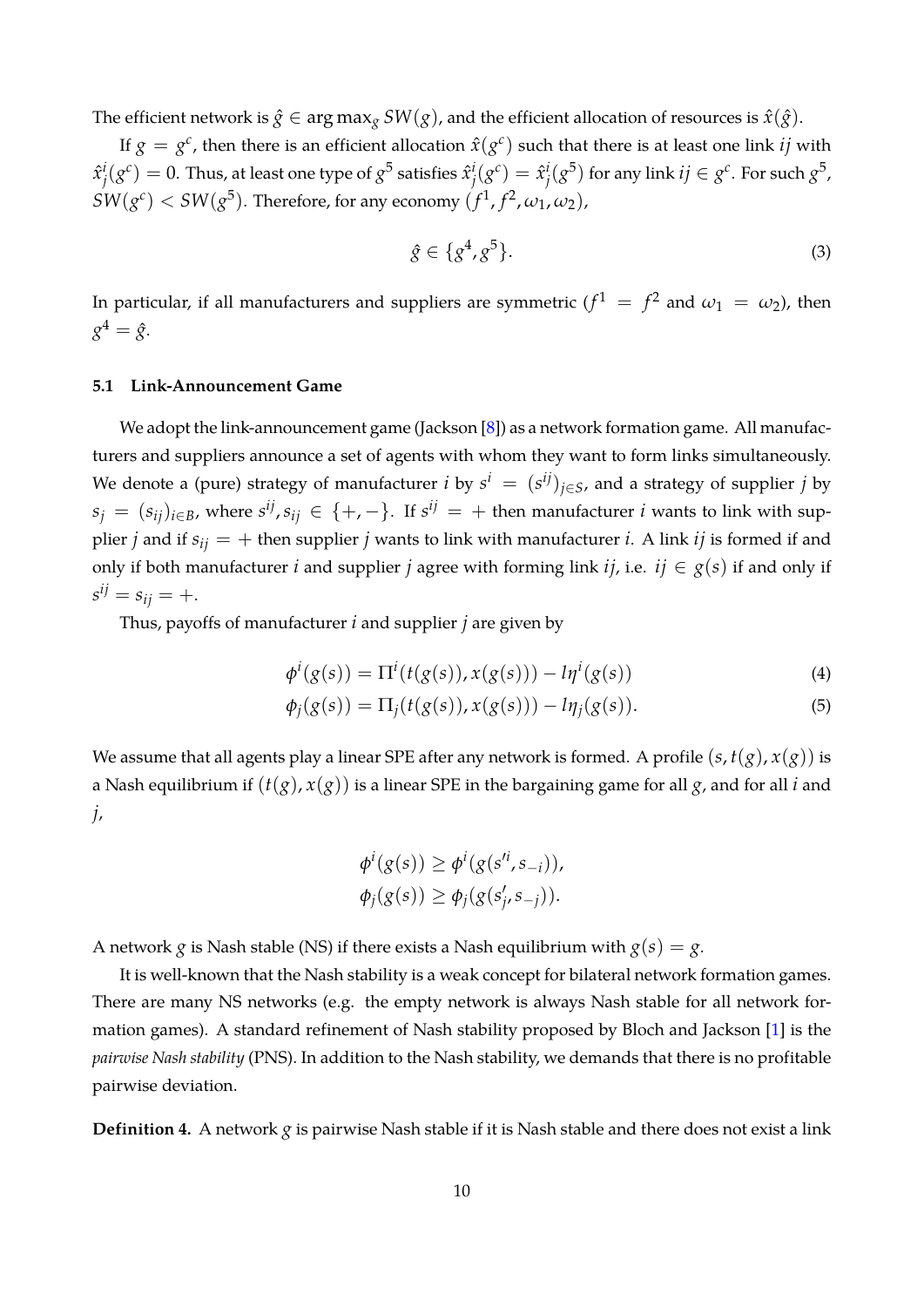<span id="page-11-0"></span>*ij* ∉  $g(s)$  such that

$$
\phi^i(g(s) \cup \{ij\}) \ge \phi^i(g(s))
$$
  

$$
\phi_j(g(s) \cup \{ij\}) \ge \phi_j(g(s))
$$

with strict inequality for one of two agents.

#### **5.2 Stable Market Structure**

First, suppose that  $l = 0$  instead of Assumption [2](#page-7-0).1. Then, Proposition 2 implies that the complete network  $g^c$  is the unique PNS network since forming any link *ij* is profitable for *i* and *j*, i.e.  $\Pi^{i*}(g\cup\{ij\})\geq\Pi^{i*}(g)$  and  $\Pi^*_j(g\cup\{ij\})\geq\Pi^*_j(g)$  with strict inequality one of two agents for all *g* and  $ij \notin g$ . Therefore, if there is no transaction cost, the unique stable market structure is the complete networked market resulting in the Walrasian outcome.

Hereafter, we assume that *l >* 0. The next proposition shows that any efficient network and the complete network are not Nash stable.

**Proposition 4.** *In the link-announcement game,*

- *(i)* The network  $g^e$  and  $g^3$  are PNS.
- *(ii)* The other networks  $g^1$ ,  $g^2$ ,  $g^4$ ,  $g^5$ , and  $g^c$  are not NS.

*Proof.* Part i: By Proposition [2,](#page-7-0)  $\Pi^*_j(g^e \cup \{ij\}) = 0$  for any  $ij$  and  $j$ . Then, there is no link  $ij$  satisfying  $\phi_j(g^e \cup \{ij\}) - \phi_j(g^e) = -l \geq 0$ . Hence,  $g^e$  is PNS.

For *g* 3 , since all manufacturers obtain non-negative payoffs and have only one link, there is no incentive to cut a link for manufacturers. If supplier 2 who obtain non-negative payoff cut any one of links then 2's payoff is *−l* and if supplier 2 cut both then 2's payoff is 0. Hence, supplier 2 also has no incentive to cut links. By Proposition [2,](#page-7-0)  $\Pi_1^*(g^3 \cup \{11\}) = \Pi_1^*(g^5) = \Pi_1^*(g^3) = 0$ . Then,  $\text{supplier 1 has no incentive to form link 11 since } \phi_1(g^3 \cup \{11\}) - \phi_1(g^3) = -l < 0.$ 

**Part ii**: If  $CS^i(g^c)-2l \,\ge\, CS^i(g^c\setminus\{ij\})-l \,\ge\, 0$  holds for all  $i,j$ , there is no incentive for manufacturer *i* to cut any links in  $L^i(g^c)$ . However, there is an efficient allocation with  $\hat{x}^i_i$  $j^i(g^c) = 0$ for some *ij*. Let  $\hat{x}_1^2$  $\Gamma_1^2(g^c) = 0$ . This implies that  $\Pi^{2*}(g^c) = \Pi^{2*}(g^5)$ . Hence, cutting the link 21 is profitable for the manufacturer 2.

Similarly, for other networks  $g^1, g^2, g^4$ , or  $g^5$ , supplier  $1$  obtains no profit. Thus, supplier  $1$ deviates by cutting a link.  $\Box$ 

**An under-investment problem** Networks  $g^e$ ,  $g^3$  never become efficient network by [\(3\)](#page-10-0). This inefficiency is caused by a hold-up problem (Hart and Moore [\[7\]](#page-16-10)). When a pair of a manufacturer and a supplier jointly invest in a link (a relation-specific asset), cost of forming link is not contractible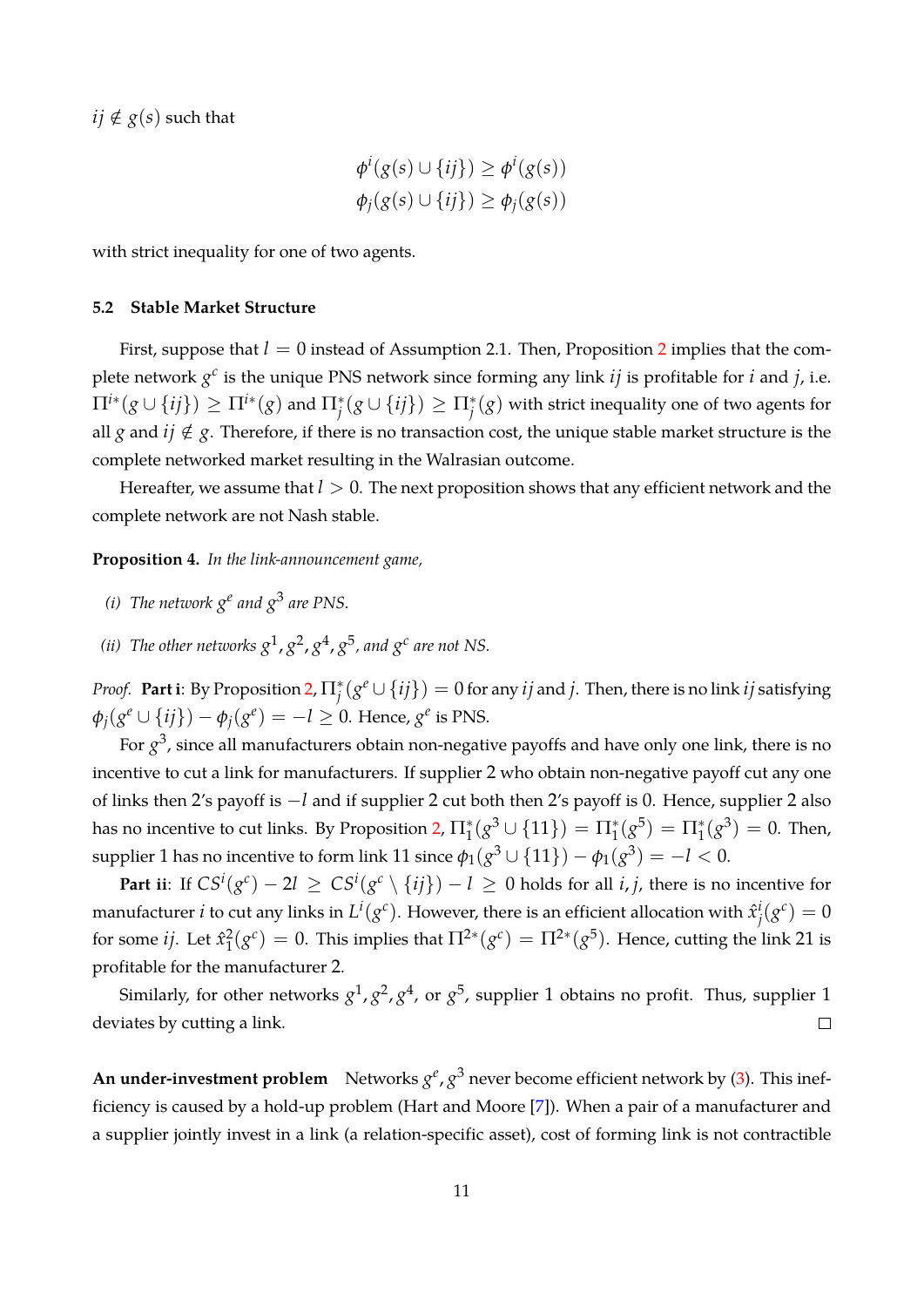<span id="page-12-1"></span>and sunk in the bargaining stage. Thus, under-investment arises for suppliers since they have less bargaining power.

## **6 Side-payment Contracts**

In the previous section, we assume that no side-payment contract contingent on links is available for all firms. They sometimes, however, can write some simple contingent contract with sidepayments. This section studies a network formation game with direct side-payments.

**Network Formation Game with Direct Side-Payments** Bloch and Jackson [\[2\]](#page-16-11) propose a network formation game which allows direct side-payments when agents form a network. In their network formation game with direct side-payments, every manufacturer *i* and supplier *j* simultaneously announce a vector of transfers  $\tau^i\in\mathbb{R}^s$ ,  $\tau_j\in\mathbb{R}^b$ . All manufacturers and suppliers can only transfer to form links with which they involved. We denote the element of  $\tau^i$  by  $\tau^{ij}\in\mathbb{R}$ , which represents transfer that manufacturer *i* proposes to form link *ij* and *τ<sup>j</sup>* by *τij ∈* **R**, which represents transfer that supplier *j* proposes to form link *ij*. Link *ij* is formed if and only if  $\tau^{ij} + \tau_{ij} \geq 0$ . A network  $g(\tau)=\{ij|\tau^{ij}+\tau_{ij}\geq 0\}$ , where  $\tau=(\tau^1,\tau^2,\tau_1,\tau_2)$  is a profile of announced vectors of transfers.

The payoffs for manufacturer *i* and supplier *j* are defined by

$$
\Phi^{i}(g(\tau)) = \phi_{i}(g(\tau)) - \sum_{im \in g(\tau)} \tau^{im}
$$

$$
\Phi_{j}(g(\tau)) = \phi_{j}(g(\tau)) - \sum_{jk \in g(\tau)} \tau_{jk}.
$$

Given *τ*, let *τ−ij* indicate the profile of transfers found simply by deleting *τ ij* and *τij*. The stability concepts in the network formation game with direct transfer are defined in the same manner.

**Definition 5.** A strategy profile  $(\tau, t(g), x(g))$  is a Nash equilibrium if  $(t(g), x(g))$  is a linear SPE in the bargaining game for all *g*, and for all *i* and *j*,

$$
\Phi^i(g(\tau)) \geq \Phi^i(g(\tau'^i, \tau^{-i}))
$$
  

$$
\Phi_j(g(\tau)) \geq \Phi_j(g(\tau'_j, \tau_{-j})).
$$

A network *g* is Nash stable with direct transfer (NSd) if there is a Nash equilibrium with  $g(\tau) = g$ . A network *g* is pairwise Nash stable with direct transfer (PNSd) if it is NSd and there exists no  $ij \notin g(\tau)$  such that for all  $\tau'^{ij}$ ,  $\tau'_{ij}$ ,

$$
\Phi^i(g(\tau_{-ij},\tau'^{ij},\tau'_{ij})) + \Phi_j(g(\tau_{-ij},\tau'^{ij},\tau'_{ij})) > \Phi^i(g(\tau)) + \Phi_j(g(\tau)).
$$

<span id="page-12-0"></span>**Lemma 1.** In the network formation game with direct transfer, any efficient network  $\hat{g}$  is NSd but not PNSd.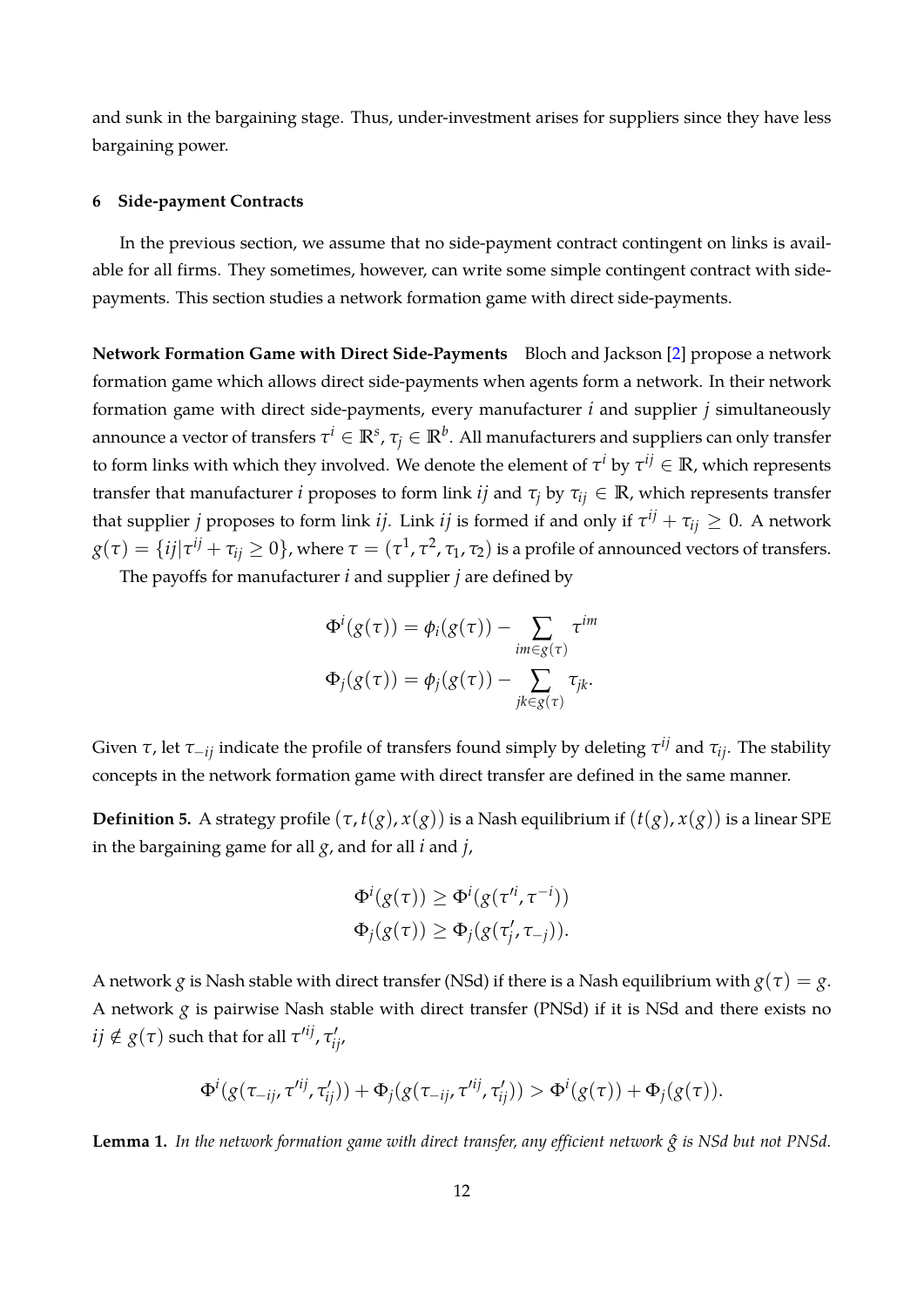*Furthermore, the set of PNSd networks is empty or*  $\{g^c\}$ *.* 

*Proof.* First note that  $\hat{g} \in \{g^4, g^5\}$ . Suppose  $\hat{g} = g^4$ . Since  $CS^i(\{ij\}) + PS_j(\{ij\}) \geq 2l$  for all *i*, *j*, there is a profile *τ* such that no deviation to cut any link is profitable. Hence, there is a Nash equilibrium *τ* such that  $g(\tau)=g^4.$  Thus,  $g^4$  is NSd when  $\hat{g}=g^4.$ 

Next, suppose  $\hat{g}=g^5$ . Then,  $CS^i(g^5)=CS^i(g^c)$  and  $PS_j(g^5)=PS_j(g^c)$  since  $\hat{x}(g^5)=\hat{x}(g^c)$ for all *i* and *j*. Consider any profile *τ* satisfying  $τ^{11} = -τ_{11} = l$ ,  $τ^{12} = -τ_{12} = -l$ ,  $τ^{21} + τ_{21} < 0$ , and  $\tau^{22} = -\tau_{22} = CS^2(g^5) - l$ . Then,  $g(\tau) = g^5$ . Since  $\Phi^2(g(\tau)) = \Phi_1(g(\tau)) = 0$ , there is no profitable deviation for manufacturer 2 and supplier 1. Furthermore, manufacturer 1 and supplier 2 have no profitable deviation since

$$
CS1(gc) + PS1(gc) - 2l \ge max[CS1(g3), CS1(g4) + PS1(g4) - 2l]
$$
  

$$
CS2(gc) + PS2(gc) - 4l \ge CS2(gc) - 2l
$$

Hence*, g<sup>5</sup> is* NSd.

However, since  $\Pi^{1*}(g^5) + \Pi_2^*(g^5) - \Pi^{1*}(g^4) - \Pi_2^*(g^4) = CS^1(g^5) + \sum_j PS_j(g^5) - CS^1(g^4) PS_1(g^4) > 2l$  and  $\Pi^{2*}(g^c) + \Pi_1^*(g^c) - \Pi^{2*}(g^5) - \Pi_1^*(g^5) = CS^2(g^c) + PS_1(g^c) - CS^2(g^5) >$  $2l$  by Assumption 2.2,  $g^4$  and  $g^5$  are not pairwise Nash stable. Hence, any efficient network is not pairwise Nash stable. By the same procedure*,* we can show that  $g^e$  ,  $g^1$  ,  $g^2$  , and  $g^3$  are not pairwise Nash stable.  $\Box$ 

Next, we show that the competitive outcome in the complete networked market  $g<sup>c</sup>$  (the Walrasian outcome) is the unique pairwise Nash stable outcome when the link cost *l* is small.

**Proposition 5.** Suppose that  $PS_j(g^c) \geq 4l$  for all  $j$ . In the network formation game with direct side-payments, the complete network  $g^c$  is the unique PNSd network.

*Proof.* First, we construct  $\tau$  with  $g(\tau) = g^c$  such that there is no incentive to cut any link. Consider a profile  $\tau$  such that  $\tau^{ij} = -\tau_{ij} = -l$  for all *ij*. Then the manufacturer *i* has no incentive to cut any link since  $CS^i(g^c)\geq{CS^i(g^c\setminus\{ij\})}$  for all  $ij$  and  $i$ 's transfer from  $j$ ,  $-\tau^{ij}$ , is equal to cost of maintaining link. Also, the supplier  $j$  has no incentive to cut any link since  $\Pi^*_j(g^c)-2l-\sum\tau_{ij}=0$  $PS_j(g^c) - 4l \geq 0$ . Hence,  $g^c$  is a PNSd network. By Lemma [1,](#page-12-0) it is the unique PNSd network.

In constrast, when *l* is high, there is no pairwise Nash equilibrium with direct side-payments for some economy  $(f^1, f^2, \omega_1, \omega_2)$ . There is a supplier who deviates to cut a link in the complete network. We consider a symmetric economy  $(f^1,f^2,\omega_1,\omega_2)$  where  $f^1=f^2$  and  $\omega_1=\omega_2$ .

**Proposition 6.** Suppose that an economy is symmetric and  $PS(g^c) < 4l$ . Then,  $g^c$  is not NSd, and there is *no PNSd network.*

*Proof.* When all agents are symmetric,  $C S^i(g^c) = C S^i(g^5)$  for any *i* and any type of  $g^5$ . Thus, in  $g^c$ , there is no incentive for any manufacturer  $i$  to cut link  $ij$  if and only if  $\tau^{ij} \leq -l$  for all  $j.$  However,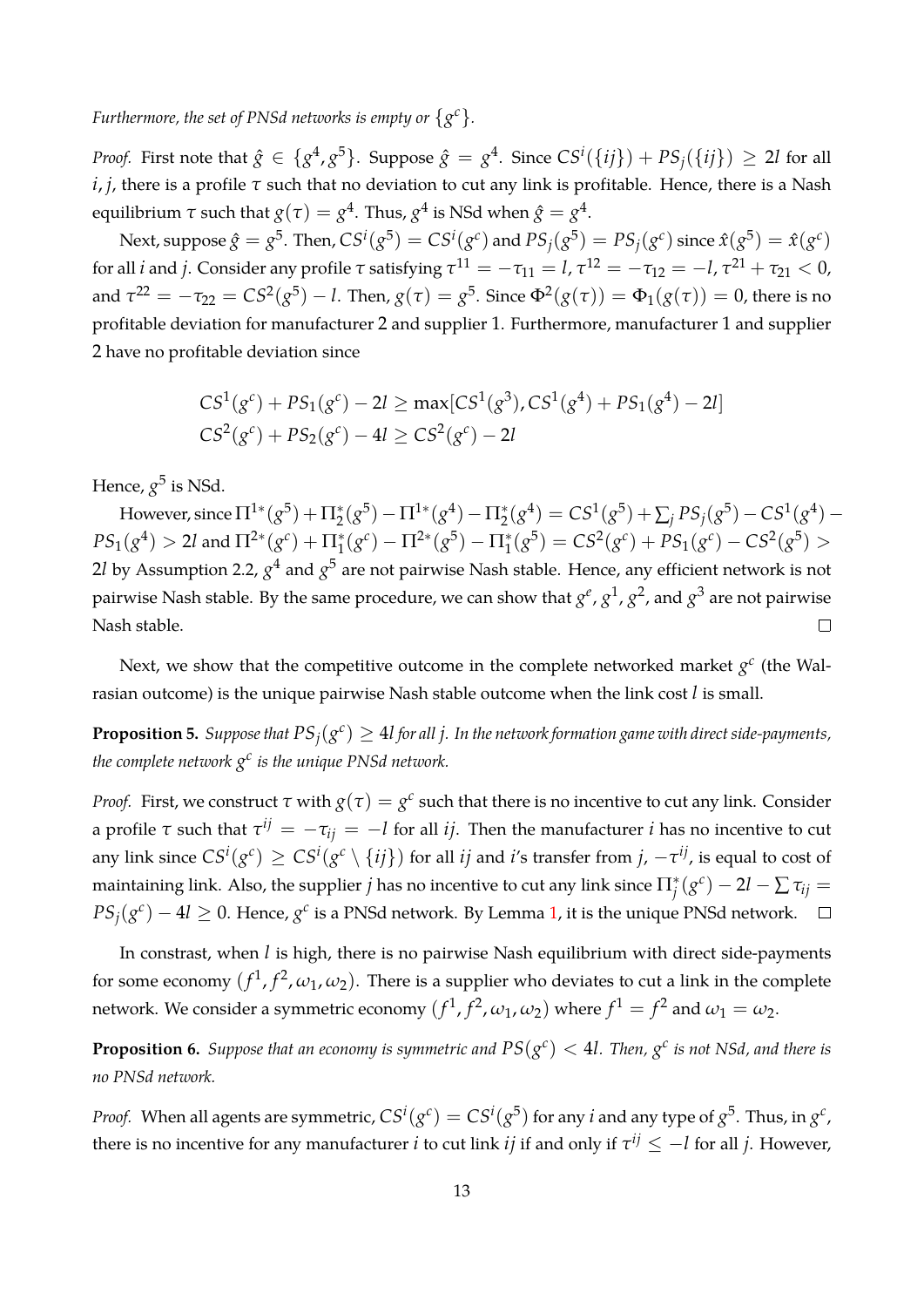$\text{since } PS(g^c) < 4l$ , such transfer  $(\tau_{1j}, \tau_{2j})$  is not profitable for any supplier *j*. Hence, each supplier has an incentive to cut a link, and  $g^c$  is not NSd. Since any other network is not pairwise Nash stable by Lemma [1,](#page-12-0) there is no PNSd network.  $\Box$ 

**An over-investment problem** A new hold-up problem arises in the network formation with direct side-payments. Suppose that link cost is low. By Lemma [1,](#page-12-0) the complete networked market is uniquely pairwise Nash stable. Each suppliers *j* has an incentive to form two links 1*j* and 2*j* by transferring link cost *l* to both manufacturers for *j*'s surplus *PS<sup>j</sup>* when 4*l < PS<sup>j</sup>* . Since the Walrasian outcome is an equilibrium outcome in the bargaining subgame when the market is completely networked, it is supported by the network formation game with direct side-payments. However, it is not efficient by [\(3\)](#page-10-0). There is a link *ij* in which there is no trading in the complete networked market  $(\hat{x}^i_i$  $j(\textbf{\textit{g}}^c)=0$ ). Therefore, there is an over-investment problem due to excess link formation.

#### **7 Large Economy**

We have shown that the stable allocation is inefficient in the small networked market consisting of two manufacturers and two suppliers. This section studies a large symmetric networked market. Suppose that an economy consists of *n* symmetric manufacturers and *n* symmetric suppliers  $(n \geq 3)$ . All manufacturers have the same profit function f and all suppliers have the same endowment  $\omega$ . Then, any efficient network has the same architecture as  $\hat{g} = \{11, 22, ..., nn\}$ . We first characterize linear SPEs in Stage 2.

**Lemma 2.** Fix  $g$ . In any linear SPE  $(p^*(g), x^*(g))$ , price vector  $p^*(g)$  is given by for any j,

$$
\max_{i\in L_j(g)} p_j^{i*}(g) = \begin{cases} 0 & \text{if } \eta_j(g) = 0, 1 \\ \tilde{p}_j(g) & \text{if } \eta_j(g) \ge 2. \end{cases}
$$

*Proof.* It is obvious that *p i∗*  $j^{i*}(g) = 0$  for all  $j$  with  $\eta_j(g) \leq 1$ .

Suppose that  $\max_{i \in L_j(g)} p_j^{i*}$  $\tilde{p}^{i*}(g)$   $>$   $\tilde{p}_j(g)$  for some *j*. Then, there is a manufacturer *i* with *x i∗*  $j^{i*}(g) \geq \tilde{x}_j^{i}$  $j^i(g) > 0$  since  $\sum_i x_i^{i*}$  $j^{i*}(g) = \sum_{i} \tilde{x}_{j}^{i}$  $\mu^i_j(g) = \omega_j$ . By condition (i) in Definition 1, it is profitable for such *i* to bid a non-linear schedule  $\bar{t}$  such that for  $\epsilon > 0$ ,

$$
\overline{t}^i_j(x^i_j) = \begin{cases} p^{i*}_j(g)x^i_j & \text{if } x^i_j \leq x^{i*}_j(g) - \epsilon \\ p^{i*}_j(g)(x^{i*}_j(g) - \epsilon) & \text{if } x^i_j > x^{i*}_j(g) - \epsilon. \end{cases}
$$

Suppose that  $\max_{i \in L_j(g)} p_j^{i*}$  $j^{i*}(g) < \tilde{p}_j(g)$  for some  $j.$  Then, there is a manufacturer  $i$  who deviate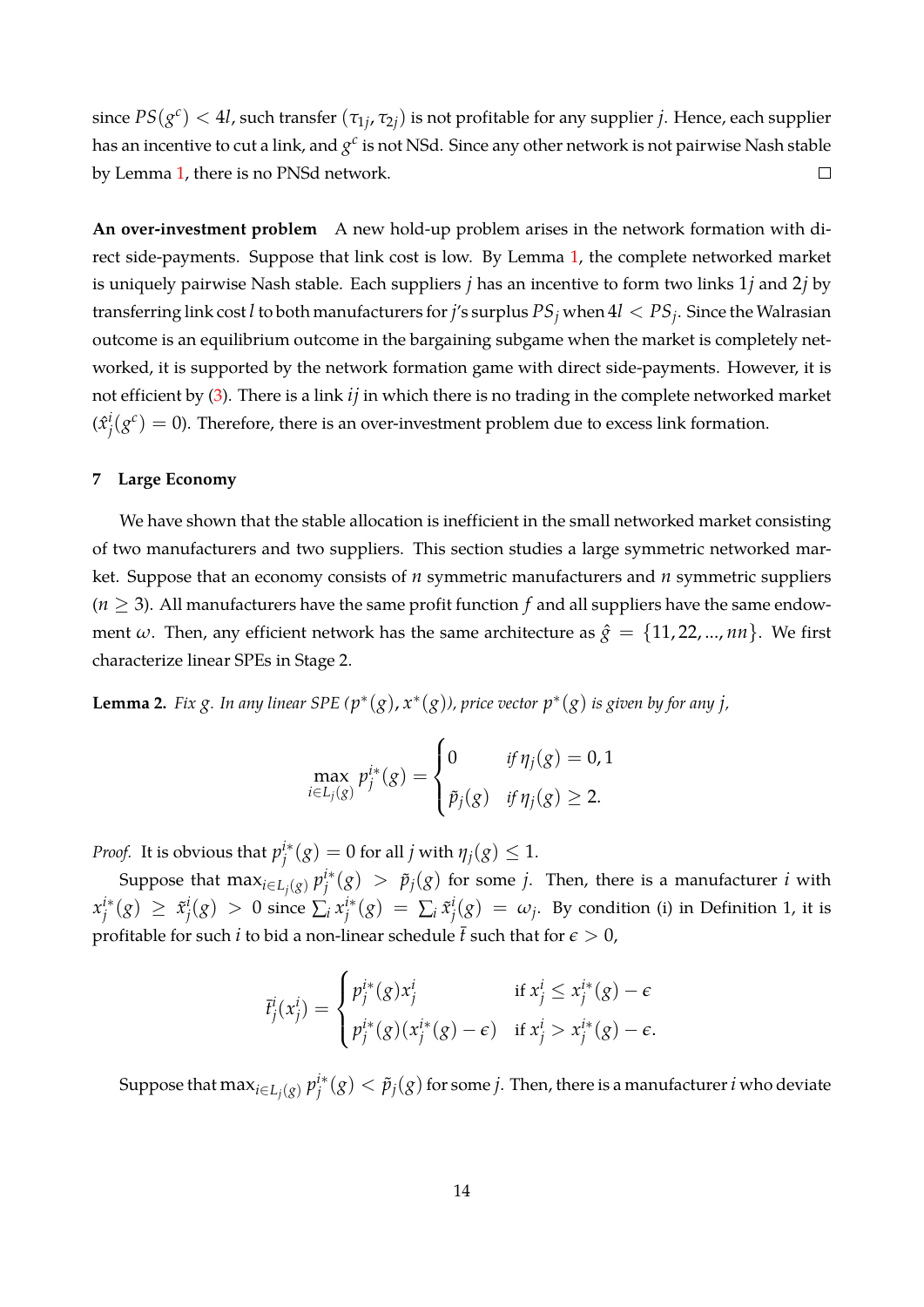<span id="page-15-0"></span>to non-linear schedule such that for  $\epsilon > 0$  and  $\bar{y}^i_j$  $j$ <sup>*j*</sup> such that  $\frac{df^{i}}{dx^{i}}(\bar{y}^{i}_{j} + x^{i}_{-j}(g)) = p^{i*}_{j} + \epsilon$ ,

$$
\bar{t}^i_j(x^i_j) = \begin{cases}\n(p^{i*}_j(g) + \epsilon)x^i_j & \text{if } x^i_j \leq \bar{y}^i_j \\
(p^{i*}_j(g) + \epsilon)(x^{i*}_j(g) - \epsilon) & \text{if } x^i_j > \bar{y}^i_j.\n\end{cases}
$$

Obviously, if no side-payment is available, then the efficient network  $\hat{g}$  is not pairwise Nash stable. Since any supplier *j* has only one link, it is profitable for *j* to cut his link. Even if simple contingent contracts are available, the efficient network  $\hat{g}$  is not pairwise Nash stable.

**Proposition 7.** *Any efficient network*  $\hat{g}$  *is not PNSd in either the link announcement game and the network formation game with direct side-payments.*

*Proof.* First, consider the link announcement game. Then, *p i∗*  $j^{i*}(\hat{g}) = 0$  for all *j*. Thus, it is profitable to cut *j*'s link for any *j* .

Second, consider the network formation game with the direct side-payments. When  $g(\tau) = \hat{g}$ , *p i∗*  $g^{i*}(g(\tau)) = 0.$  Since  $PS_j(g) \geq 2l$  for all *j,* it is profitable to deviates to form a new link  $ij \notin \hat{g}$  by transferring *l* to manufacturer *i* for any supplier *j*.  $\Box$ 

Therefore, efficient trading is not pairwise Nash stable in the large market. The origins are the same as  $n = 2$ : When no side-payments are available, the under-investment for suppliers arises. When side-payments are available, the inefficiency is caused by the over-investment problem.

When  $n = 2$  and link cost *l* is low, the complete network is PNSd. However, the complete network is not PNSd whenever  $l > 0$  in the large market with  $n \geq 3$ . For any *j* and any *g* with  $\eta_j(g) \geq 2$ , max<sub>*i*</sub>  $p_j^{i*}$  $\tilde{p}^{i*}_j(g)=\tilde{p}_j(g).$  By symmetry,  $\tilde{p}_j(g^c)=\tilde{p}_j(g^c\setminus\set{ij})$  for any  $ij\in g^c.$  Thus, any *j* has an incentive to cut at least one link in  $g^c$  when  $n \geq 3$ .

## **8 Concluding Remarks**

We have studied decentralized trading in the strategically formed networked market between manufacturers and suppliers. In contrast to the centralized trading in a buyer-seller networked market, we show that any efficient network is not pairwise Nash stable, regardless of the presence of the side-payment contracts. When no side-payment contract is available, suppliers under-invest in links. When side-payments are available, the complete network resulting in the Walrasian equilibrium outcome is the unique pairwise Nash stable network if link cost is low. However, it is not efficient since the firms over-invest in links. Therefore, the efficient trading does not occur when firms strategically form a trading network.

The study has two limitations. First, it is not known whether the same results holds in a large market with heterogeneous firms. Shirata [\[12\]](#page-16-12) further studies an allocation problem in a two-sided